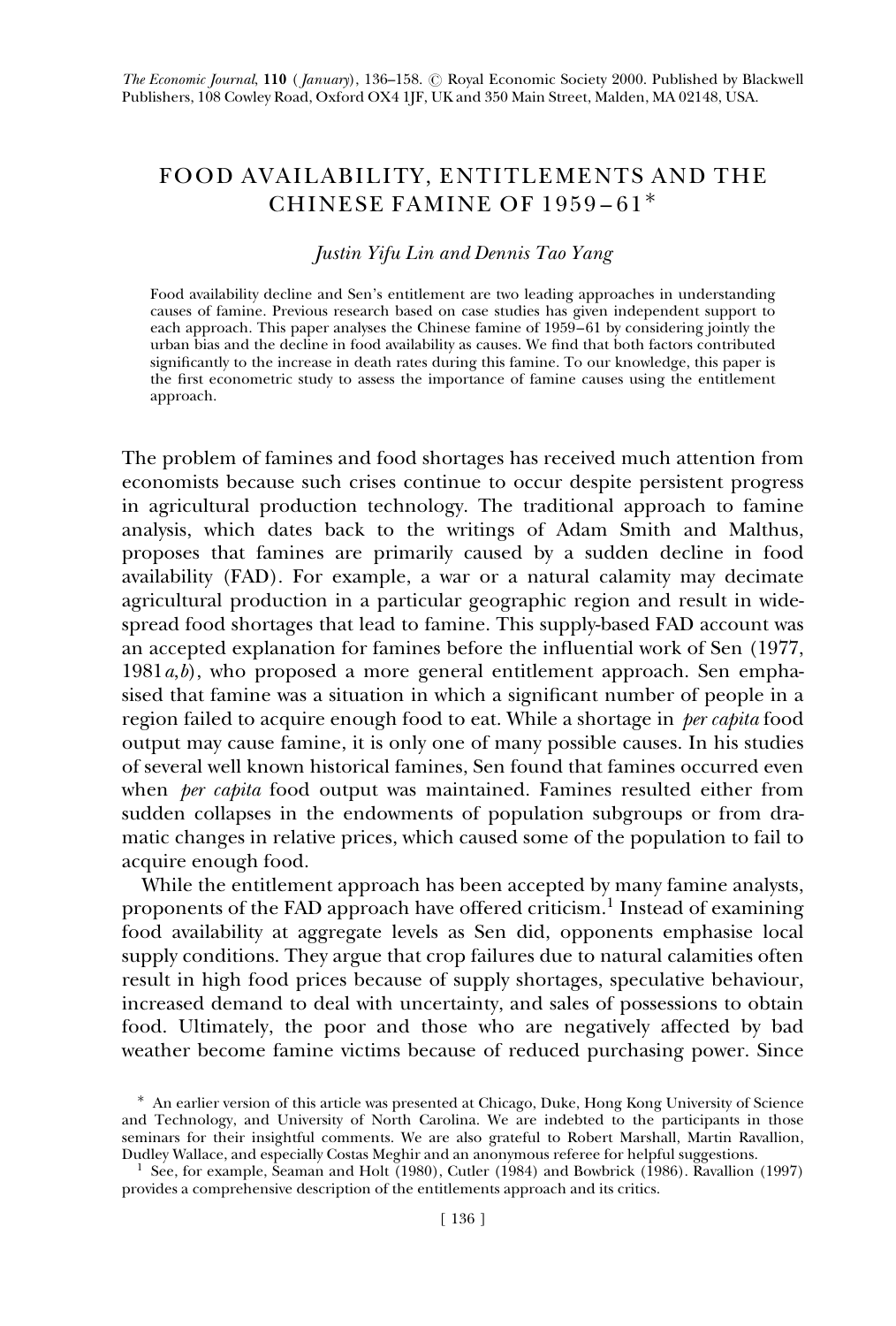crop failures initiate the chain of effects, the proponents of this approach argue that the best way to understand famines is to look at what happened to food availability.<sup>2</sup>

Despite the clarity of views at the theoretical level, the usefulness of the two approaches has not yet been rigorously examined in empirical analysis. Although Sen has amply demonstrated that famine could occur without a reduction in *per capita* food supply, his measures of availability are defined at either national or highly aggregated regional levels, which may not directly refute the propositions of FAD proponents who emphasise local conditions.<sup>3</sup> A formal assessment of the entitlement approach is further obstructed by other data limitations, such as the lack of records on personal property and detailed market commodity prices. More importantly, previous research has not measured separately the contributions of food supplies and other entitlement arrangements to a famine. As a result, we still do not know the relative importance of the famine causes.

In this paper, we analyse the Chinese famine of 1959–61, where the drop in food availability and different arrangements of rights to food were both important factors. Under the centrally planned regime, China had an effective, urban-biased ration system in which city residents were given legally protected rights to acquire a certain amount of food. In contrast, compulsory grain procurement quotas were imposed on the farmers. As a result, farmers were entitled only to the residual grain. In years of poor harvest, there was barely enough grain left in the village for the farmers after they fulfilled the quotas. During the Great Leap Forward in 1959-61, Chinese agricultural production collapsed because of a sudden institutional change, natural calamities and a series of policy mistakes. The grain output dropped by 15% in 1959 and reached only about 70% of the 1958 level in 1960 and 1961. Careful studies of the newly released data reveal that this crisis resulted in widespread famines and caused about  $23-30$  million excess deaths (Peng, 1987 and Ashton *et al.*) 1984). To analyse this catastrophe, we apply Sen's entitlement approach to the centrally planned system. We formulate a framework that is amenable to empirical testing and that simultaneously considers *per capita* food supply and the right to food as determinants of famine.<sup>4</sup>

A panel data set for 28 Chinese provinces for the period 1954–66 is used for the empirical analysis. We use the percentage of rural population and per capita grain output in a province as proxies for the degree of urban bias and

<sup>4</sup> Our focus is on the causation of famine. See Coate and Ravallion (1993) for discussions on insurance arrangements and Dreze and Sen (1989, 1990) for the role of government in famine prevention and relief.

<sup>2</sup> Sen's entitlement approach does not oppose food availability decline as a cause (hypothesis) for famine. What the entitlement approach opposes is to take food availability as the only cause for famine. See Osmani (1995) for further discussions on the differences between the FAD approach and the entitlement approach. We owe this clarification to an anonymous referee.

<sup>&</sup>lt;sup>3</sup> Due to data limitations, Sen (1981*a*) used national *per capita* grain output as the indicator for food availability in the study of Ethiopian and Bangladeshi famines. Presumably, per capita food supply in a famine region is a more relevant indicator. For the great Bengali famine, Sen used food availability figures for the district, a more local indicator, as *per capita* availability measures. However, Bowbrick  $(1986)$  questioned the reliability of the production figures.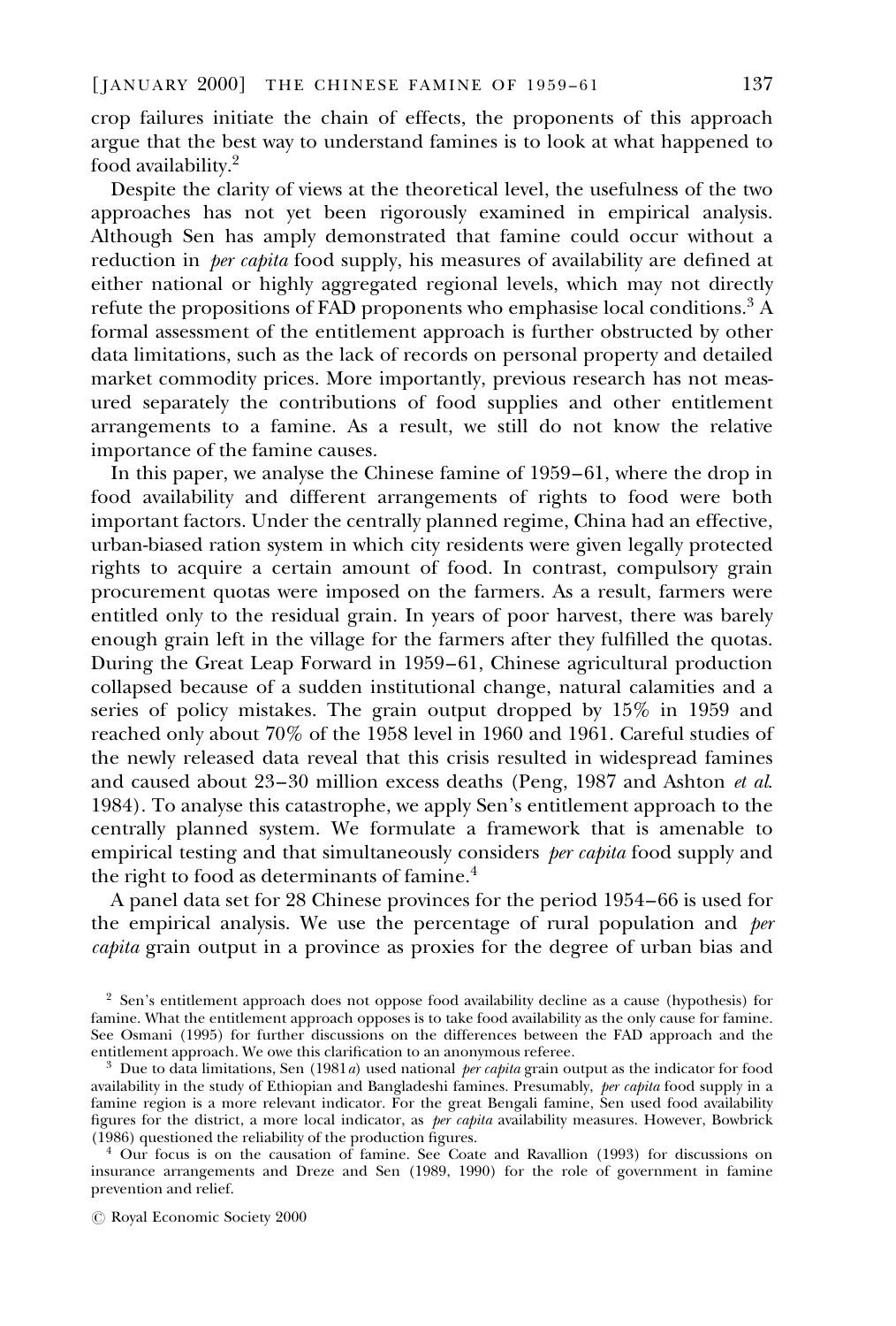the extent of food availability, respectively, in that province and assess their contributions to the observed cross-province differences in death rates. We find that, in normal years, the cross-province differences in the variables did not result in cross-province differences in death rates. However, in the famine period of 1959 $-61$ , both variables contributed significantly to the observed inter-provincial differences in mortality rates. To our knowledge, this paper is the first serious econometric study to assess the relative importance of famine causes using the entitlement approach.

## 1. China's Food Procurement and Entitlement

In the entitlement approach, Sen  $(1981a,b)$  proposes that the acquisition problem is central to questions of hunger and starvation in the modern world. Consider a person's endowment vector x, which may include the possession of land, labour services, health conditions, and the ownership of other properties. The person may produce his own food based on initial endowment, or he may exchange possessions in the market for a consumption bundle that includes food. This person starves if he fails to obtain enough food. This may occur either through a fall in the endowment vector x (direct entitlement failure), or through an unfavourable shift in the terms of exchanging properties for food (trade entitlement failure). Consequently FAD is not a necessary condition for famine.<sup>5</sup> Towards testing his propositions, Sen recognised that there could be ambiguities in the specification of entitlement, and this problem could be compounded by data limitations.<sup>6</sup> Instead of conducting statistical analysis, Sen relied heavily on the indices of rice-exchange rates and the price ratios of other products or services to rice as major indicators of changing entitlement relations. He found that sharp declines in the foodexchange rates for people in selected occupations explained many of the famines.<sup>7</sup>

In contrast to the market environment where Sen laid out his entitlement theory and applications, China had a planned economic structure where the acquisition and distribution of food were directly controlled by the central government. Rural people had to deliver quotas to procurement agencies at prices set by the government. A food rationing system existed in cities where urban residents had protected legal rights for certain amount of grain consumption. In this planned setting, Sen's entitlement approach is still appropriate for understanding the causes of famine.

In the wake of the founding of the People's Republic in 1949, an in-kind agricultural tax was the main vehicle by which the state acquired grain from

<sup>5</sup> For an assessment of the entitlement approach that describes its conceptual apparatus, the evolution of Sen's analysis, and the contrast with FAD approaches, see Osmani (1995).

 $^6$  In the absence of a market-clearing equilibrium, for instance, entitlement may not be well defined. There is also a great deal of ambiguity in characterisations of a person's possessions. See Sen (1981b) for additional explanations.

<sup>7</sup> In addition to Sen, Ravallion (1987) and Dyson (1991) analysed higher food prices as a proximate cause of food entitlement collapse.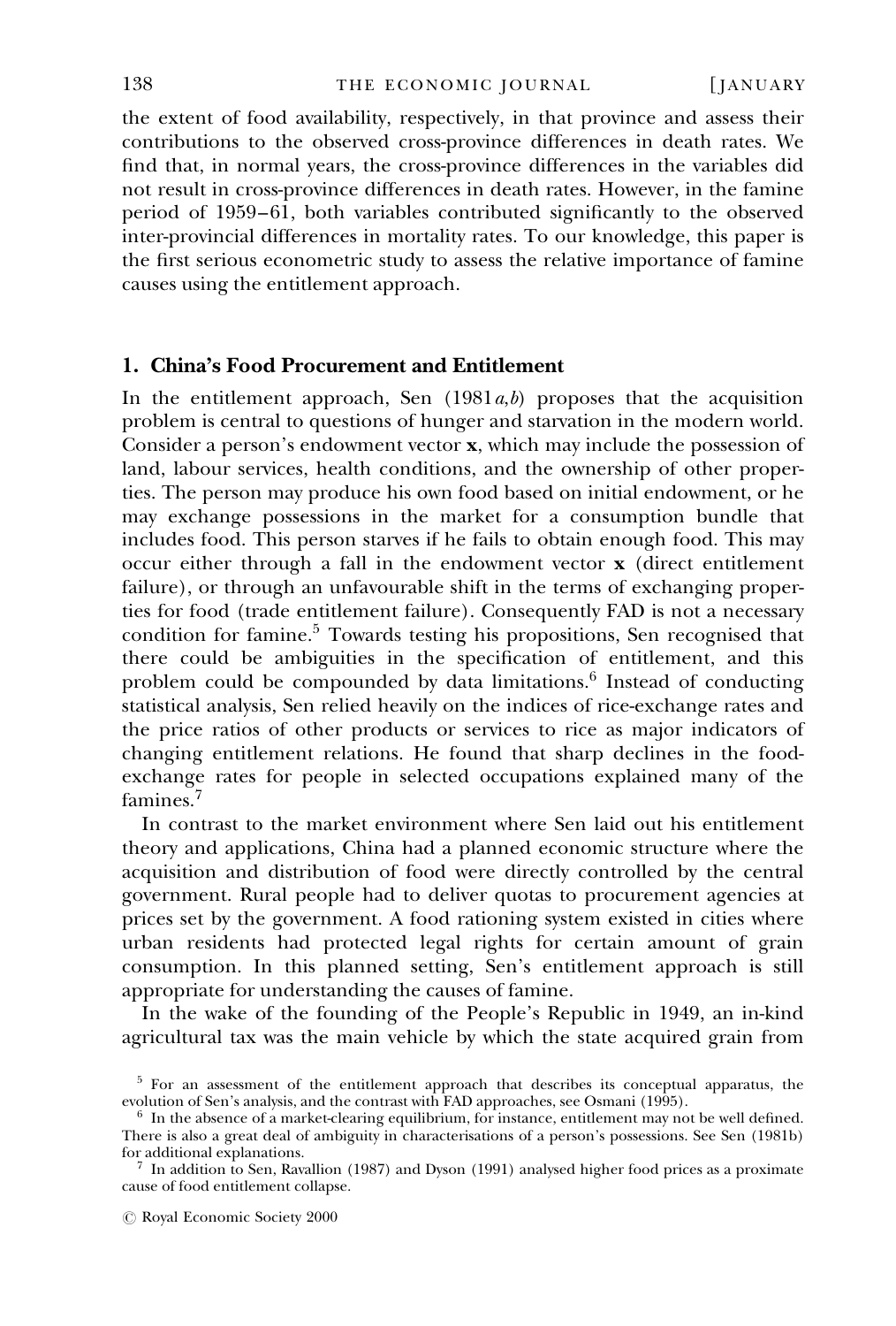rural areas.<sup>8</sup> Grain markets existed alongside the state grain distribution system. In 1953, the central government introduced a system of Unified Procurement and Unified Sale for grain and oil-bearing crops, which brought all grain procurement and distribution under its direct control, as a way to suppress food prices. Interprovincial grain trade by private traders was virtually eliminated. Accompanying the Unified Procurement and Unified Sale was a rigid household registration system, which deprived the rural population of the right to move to urban areas and thereby put the country-to-city migration under the government's tight control. The aim of these schemes was to extract as much agricultural surplus as possible to facilitate the heavy-industry-oriented development strategy that had resulted in an increased demand for grain and other agricultural products for urban food consumption and exports.<sup>9</sup> Under Unified Procurement and Unified Sale, the central government set the target for purchase of grain nationwide before a production season began. The target depended on the planned urban consumption needs, urban reserves, industrial materials and international trade. The target filtered down through provinces and lower levels of government until it reached the basic production units and became mandatory quotas. The quotas specified the quantity of compulsory deliveries as well as their prices set by the state. When quotas were fulfilled, peasants were free to sell the remaining surplus to the state procurement departments or at state-regulated grain markets. In practice, however, because the state often procured to the maximum possible extent, farmers were left with little surplus (Walker, 1984).

After harvests, grain procurement agencies in each locality collected the quotas and delivered the grain to the state. The central government then distributed the grain to the urban population in each province at subsidised prices. To control urban food demand and to facilitate the distribution of food to targeted groups, food ration coupons were introduced in 1954 (Walker, 1984). In August 1955 the government established a more formal system and set up ration standards according to age, employment and other demographic characteristics.<sup>10</sup> In subsequent years, the ration norms were adjusted, and the scope of rationing was extended to other agricultural products, including soy beans, coarse grains, cotton cloth, edible oil, and pork.

<sup>8</sup> Agricultural taxes were used by the government as early as 1938 in the Shansi-Gansu-Ningxia liberated regions (Perkins, 1966). The rate was set at 12% of the `normal' yield in the early 1950s. The rate fell to 6% in 1970 and then to 5% in 1978 (Perkins and Yusuf, 1984). The share of grain acquired through taxes declined over time in total grain procurement.

<sup>9</sup> The demand came from several sources. First, the urban population increased dramatically from 57.65 million in 1949, to 71.63 million in 1952, and to 99.49 million in 1957. Second, since over 70% of China's exports had been agricultural and processed agricultural products before the mid-1970s, the country's capacity to import capital goods for industrialisation depended on the growth of agriculture. Third, agriculture was the main source of raw materials for many industries, such as textiles and food processing.

<sup>10</sup> For example, in 1956 the monthly ration of grain for unusually hard labourers ranged between 22.5 and 27.5 kilograms (kg) with a national average of 25 kg; for hard labourers, it ranged between 17.5 and 22 kg with a national average of 20; for light labourers, it ranged between 13 kg and 17 kg with a national average of 16 kg; for white collar employees, it ranged between 12 kg and 14.5 kg with a national average of 14 kg; and for college and high school students, it ranged between 13 kg and 16.5 kg with a national average of 16 kg (Chen, 1982, p. 206).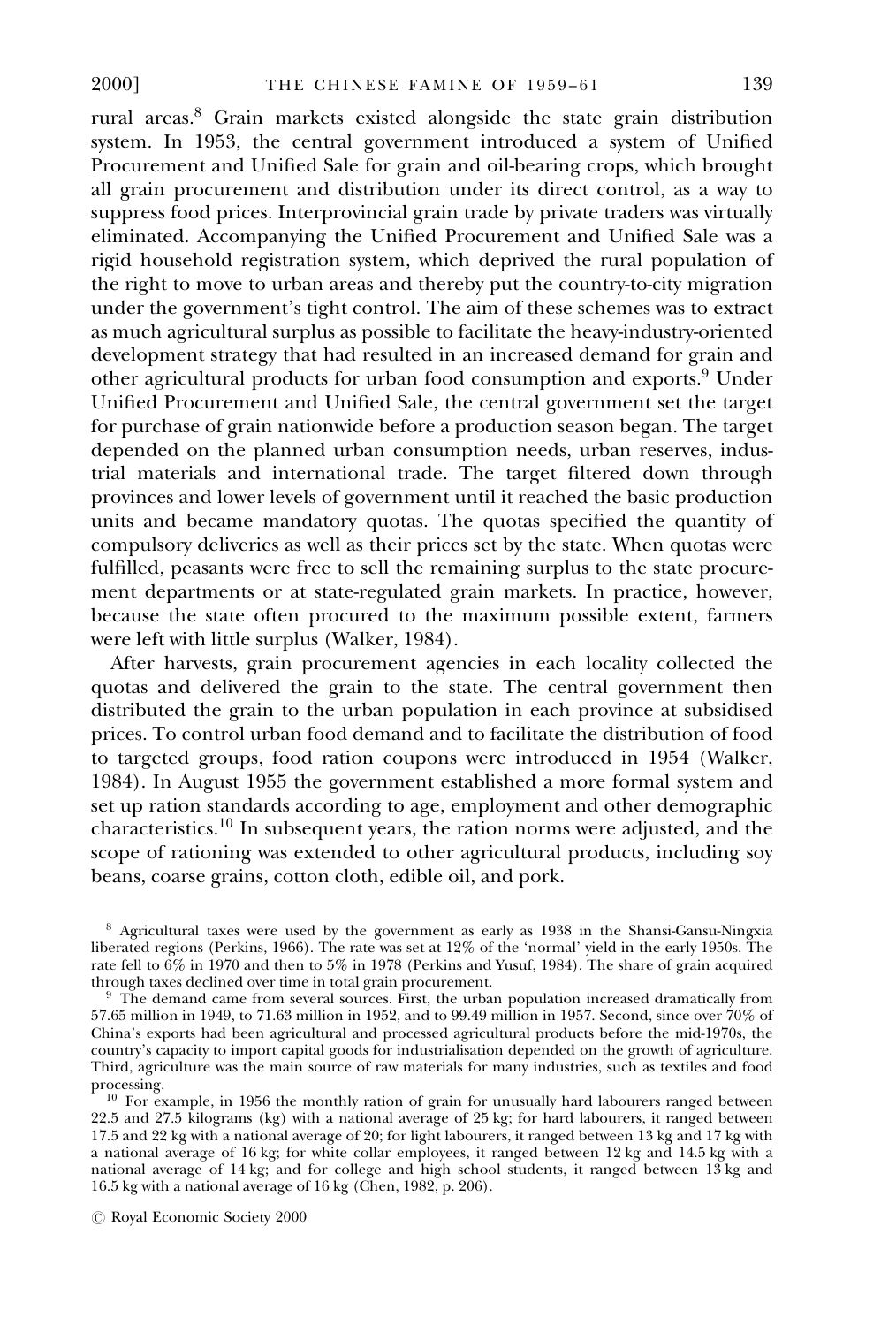The urban consumption rations were matched closely with the rural compulsory quotas. The former represented protected legal rights for city residents and the latter represented coercive burdens on the rural people. Under the procurement and ration system, there were serious conflicts between the government and the peasantry. Since the government gave priority to industrial development, it pursued a heavy procurement policy to feed the expanding city population, to provide raw materials, to accumulate city grain stocks and to export grain for foreign exchange. However, more grain acquisition implied a greater extraction from agriculture, which unavoidably created strong opposition.<sup>11</sup> Despite conflicts, the government was always successful in acquiring grain for cities, relying on effective administrative and political  $methods$ <sup>12</sup>

A production unit's mandatory quota, specified prior to an agricultural season, generally depended on the production unit's normal outputs in previous years and its current consumption needs. In normal years, farm households would be left with enough food to meet subsistence needs. If the decline in grain output was a local phenomenon, the national or provincial government might reduce quota obligations or even deliver grain relief to the farm households in the areas with bad harvests. However, if there was a severe reduction in food supply nationwide, rural people would endure most of the consequences, and a famine was likely to occur in rural areas because the government's predominant concern was urban food supply.<sup>13</sup> Given the above institutional arrangements in China, local food output declines and the urbanbiased grain distribution system could be the fundamental causes of the Chinese famine.<sup>14</sup>

The above discussions give useful hints for identifying proxies and units of observations for analysing the relative importance of famine causes in the Chinese context. First, the entitlement was related to a household's legal status as urban or rural. The urban households were entitled to grain rations guaranteed by the state, whereas the rural households had the right only to the residual grain supply after fulfilling quota obligations. Second, the relative

<sup>11</sup> Walker (1984) provided various accounts of rural opposition to the Unified Purchase and Unified Sale schedule. Crimes were committed against the coercive acquisition and people who were responsible for the crimes were sentenced, with penalties including imprisonment and even death. The instability caused by grain procurement caught the attention of Mao Tse-tung who expressed concerns in his writings. Mao (1967) recorded: `Old women blocked the road and would not allow the grain to be taken away ...' and '... At the time you (Minister of Agriculture) said there was no grain problem but I said there was.'

<sup>12</sup> For instance, the formation of large-scale agricultural organisations enhanced the control of rural cadres over large quantities of grain. To achieve promotions, the cadres had incentives to enforce procurement policies. As noted by Perkins and Yusuf (1984, p. 4), the foremost feature of China's rural development has been the government's capacity to implement village-level programmes on a nationwide basis through bureaucratic and party channels.

<sup>13</sup> Similar urban-biased food distribution arrangements were also observed in former socialist countries in Eastern Europe and former Soviet Union. `In years of poor harvest even seeds for the next year and foodstuff for the farmers' own consumption were barely left in the village.' (Kornai, 1986, pp. 1071-2).

<sup>14</sup> Sen (1983) made an interesting contrast between India and China. He observed that China was more successful in eliminating malnutrition for the population while India had a better record in avoiding major famines. Sen attributed these observations to differences in political institutions.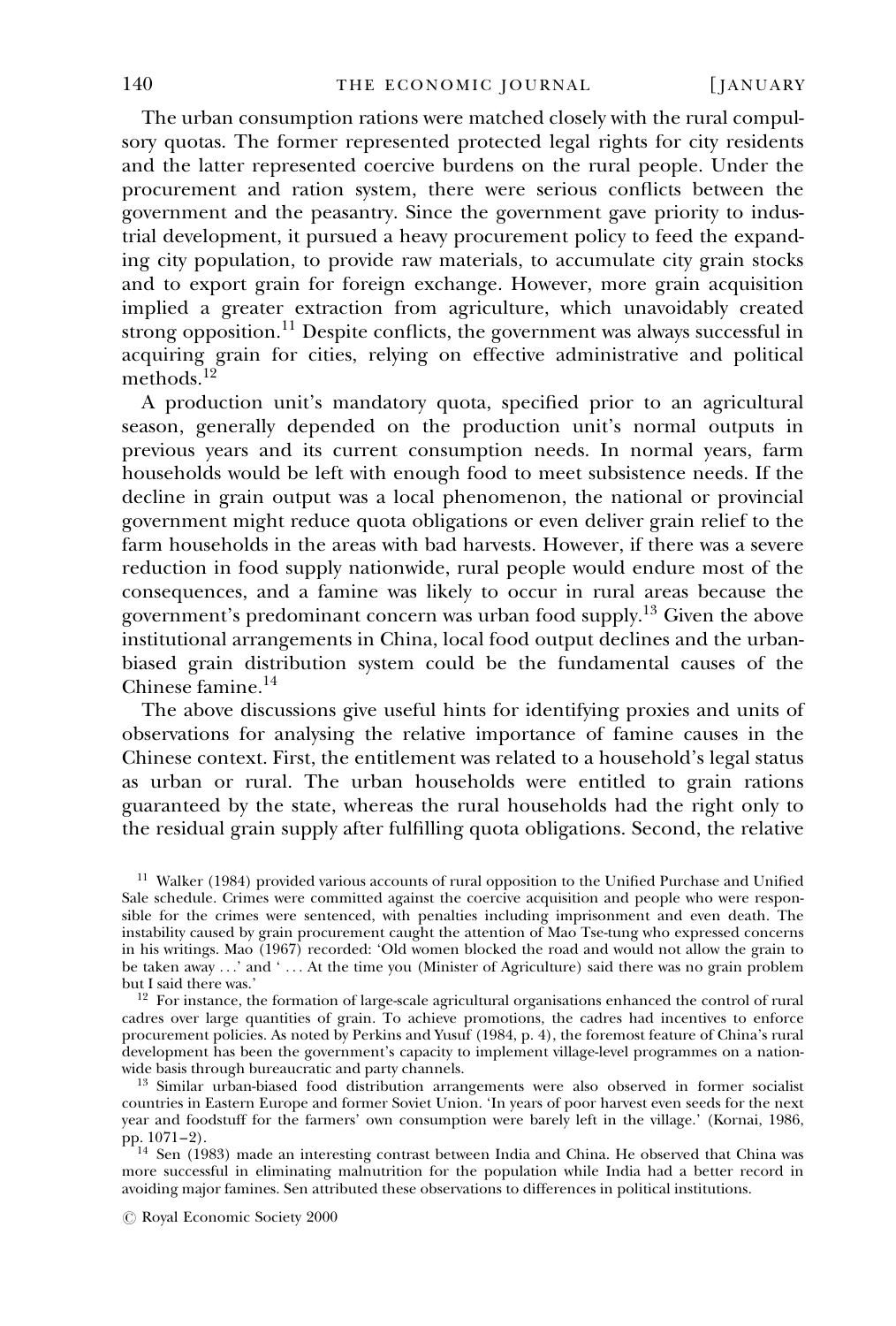price of grain to other commodities had limited power in explaining starvation in China because grain was rationed in urban areas and the grain market in rural areas during a famine was too thin to be meaningful. Third, because interprovincial grain trade by private traders was prohibited and the central government did not have the capacity to deliver relief to rural areas during the period of a sharp decline in grain output nationwide, the subsistence of farmers in a province during that period depended on the food production in that province.

These specific institutional arrangements provide a convenient way to test the validity of FAD or entitlement as an appropriate approach for understanding famines. The per capita grain output in a province can be used as the proxy for food availability in that province. If FAD is the appropriate approach, food availability would be the only variable responsible for the famine deaths. In the Chinese setting, a person's entitlement to food was legally determined by his/her residence status.<sup>15</sup> The proportion of rural population in a province represented the proportion of population in that province who did not have legally protected rights to food. It is a proxy for the degree of urban bias in that province. If Sen's entitlement approach is the right framework to understand the causes of a famine, the urban bias might also be a significant variable in determining famine deaths in addition to food availability.

To be specific, the hypothesis we seek to test in the regression analysis can be summarised as follows:

In a famine in China, the death rate in a province is positively related to the proportion of rural population in that province (urban bias hypothesis) and negatively related to *per capita* grain output in that province (food availability hypothesis).

We will use the serious famine that occurred in 1959–61 in China as our case study. In the next section, we document grain production declines, issues of procurement, and the resulting famine. In Section 3, we conduct a statistical assessment of the relative effects of food availability and urban bias on the observed deaths from this human disaster.

## 2. Collectivisation and Demographic Crisis: 1959-61

China's agricultural collectivisation started in 1952. The farming institution was changed from household farms to mutual aid teams, to elementary cooperatives and then to advanced cooperatives that consisted of about 150 households. The advanced cooperative was the major farming institution by 1957. Agricultural output increased continuously in the period 1952–7 with an average annual growth rate of 4.6%. Encouraged by this success, the Communist party decided to adopt a bolder approach to mobilise surplus labour to

<sup>&</sup>lt;sup>15</sup> We do not need to worry about how to measure a household's property and exchange entitlements as these two variables were not important determinants of the rights to food in the specific socialist setting in China.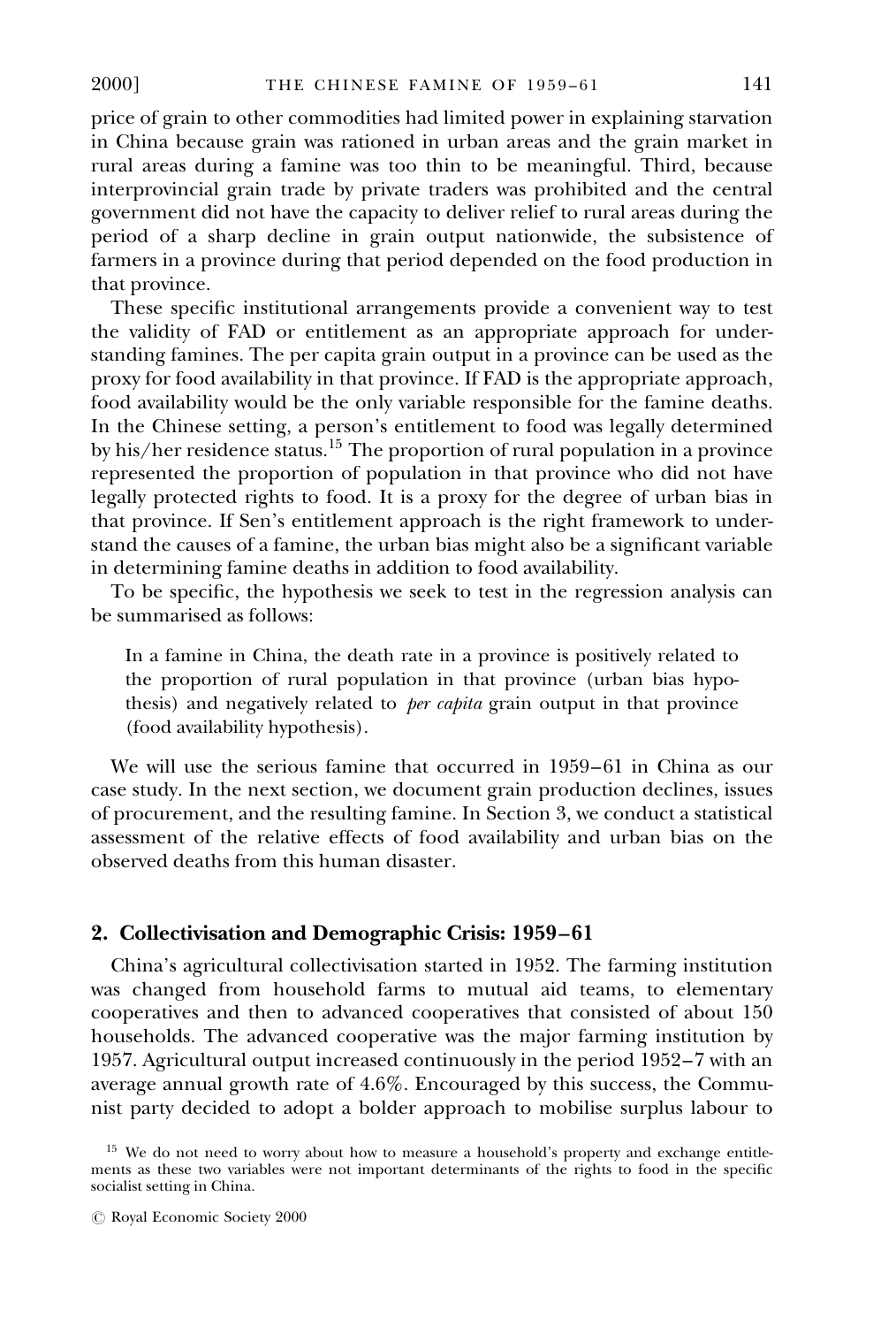increase capital formation.<sup>16</sup> In 1958, large-scale communes were formed as part of a nationwide Great Leap Forward movement.<sup>17</sup> Contrary to expectations, however, agricultural production plunged dramatically for three successive years and widespread famine ensued. During 1959-61, the death rate per thousand people increased dramatically while the crude birth rate per thousand people declined equally precipitously (see Fig. 1).<sup>18</sup>

Economists have attempted to explain the causes of the sudden reduction in agricultural output. Conventional hypotheses include three successive years of bad weather, bad policies and bad management in the communes, and incentive problems due to the unwieldy, large size of the communes (Eckstein, 1966; Chinn, 1980; Ashton et al., 1984 and Perkins and Yusuf, 1984). Lin



Fig. 1. Birth Rate and Death Rate in China, 1949-1989. Source: State Statistical Bureau (1990, p. 2).

<sup>16</sup> Projects of capital formation include constructing irrigation systems, such as dams and reservoirs, building infrastructure, or the like. Mechanisation was also used as a rationale for increasing the size of a collective.

<sup>17</sup> The principal characteristics of the Great Leap Forward may be summarised by policies related to technology, management and planning, and industries and ideology. See Riskin (1987) for additional descriptions.

<sup>18</sup> As shown in Fig. 1, the changes in population trends started in 1958. However, the increase in the death rate and the decline in the birth rate were likely to have been the result of massive mobilisation for producing steel by means of the traditional iron-casting furnaces, which were set up in backyards all over China in 1958 as one of the most important components of the Great Leap Forward movement. Since the technique was extremely labour-intensive, people did not have time or did not give enough attention to health care and reproduction.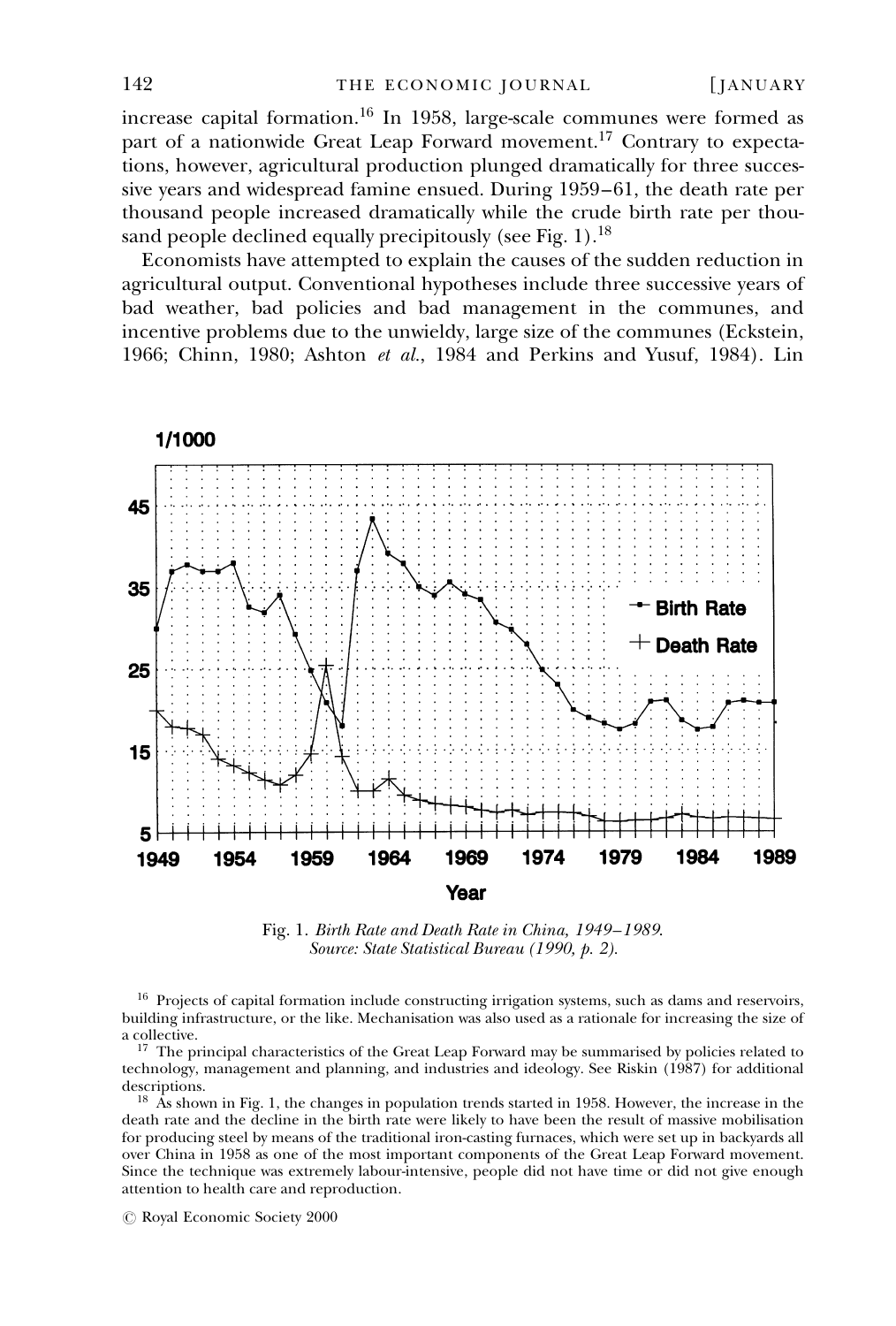(1990) proposed a game theory explanation that the main cause of the agricultural collapse was the deprivation of the peasants' right to withdraw from the collectives. This switch in the form of organisation changed the incentive structure for the peasants and consequently undermined agricultural productivity. In this paper, we do not investigate the determinants of the sudden drop in output; instead, we focus on the consequences of the supply shock. More specifically, we analyse the relative importance of food availability and legal entitlement to food in causing the subsequent famine.

Statistical figures in Table 1 reveal that there were sharp reductions in grain availability for the period  $1959-61$ .<sup>19</sup> Prior to the collapse, the total grain output continued to increase, reaching a record high in 1958 with 200 million tons. In 1959, total supply suddenly dropped by 15% and, in the following two years (1960 and 1961), it was even worse, reaching only about 70% of the 1958 level. There was slow recovery from the slump in the subsequent years. The 1958 grain production level was not regained until 1966.

During the food crisis, grain availability per person declined even more severely because, in the first two years, grain exports reached historical heights. As shown in Table 1, net grain export increased from 2.7 million tons in 1958 to 4.2 million tons in 1959. When combined with the decline in output, this resulted in a 17% and a further 13% reduction in per capita food supply in two consecutive years. Pressured by the food emergencies, China imported 4.5

| Year | Output<br>(million tons) | Quota<br>(million tons) | Quota/Output<br>$(\%)$ | Net export<br>(million tons) | Per capita<br>grain (kg/year) |
|------|--------------------------|-------------------------|------------------------|------------------------------|-------------------------------|
| 1954 | 169.52                   | 50.89                   | 30.02                  | 1.7                          | 278.5                         |
| 1955 | 183.74                   | 47.54                   | 25.87                  | 2.1                          | 295.5                         |
| 1956 | 192.75                   | 40.22                   | 20.87                  | 2.5                          | 302.8                         |
| 1957 | 195.05                   | 45.97                   | 23.57                  | 1.9                          | 298.7                         |
| 1958 | 200.00                   | 51.83                   | 25.92                  | 2.7                          | 299.0                         |
| 1959 | 170.00                   | 64.12                   | 37.71                  | 4.2                          | 246.7                         |
| 1960 | 143.50                   | 46.54                   | 32.43                  | 2.7                          | 212.7                         |
| 1961 | 147.50                   | 36.55                   | 24.78                  | $-4.5$                       | 230.8                         |
| 1962 | 160.00                   | 32.42                   | 20.26                  | $-3.9$                       | 243.6                         |
| 1963 | 170.00                   | 36.99                   | 21.76                  | $-4.5$                       | 252.3                         |
| 1964 | 187.50                   | 40.14                   | 21.41                  | $-4.7$                       | 272.6                         |
| 1965 | 194.53                   | 39.22                   | 20.16                  | $-4.0$                       | 273.7                         |
| 1966 | 214.00                   | 41.42                   | 19.35                  | $-3.6$                       | 291.9                         |

Table 1. Grain Output, Procurement and International Trade

Source: State Statistical Bureau, (1990, p. 12, p. 26). Ministry of Agriculture, Planing Bureau (1984, p. 434).

 $19$  Here and in the subsequent analysis, we use data between 1954 and 1966. This specific period is taken for consideration because important demographic statistics, such as death rate, are missing for some provinces prior to 1954. The period ends in 1966, the beginning of the Cultural Revolution, when the nation entered a distinctly different historical era.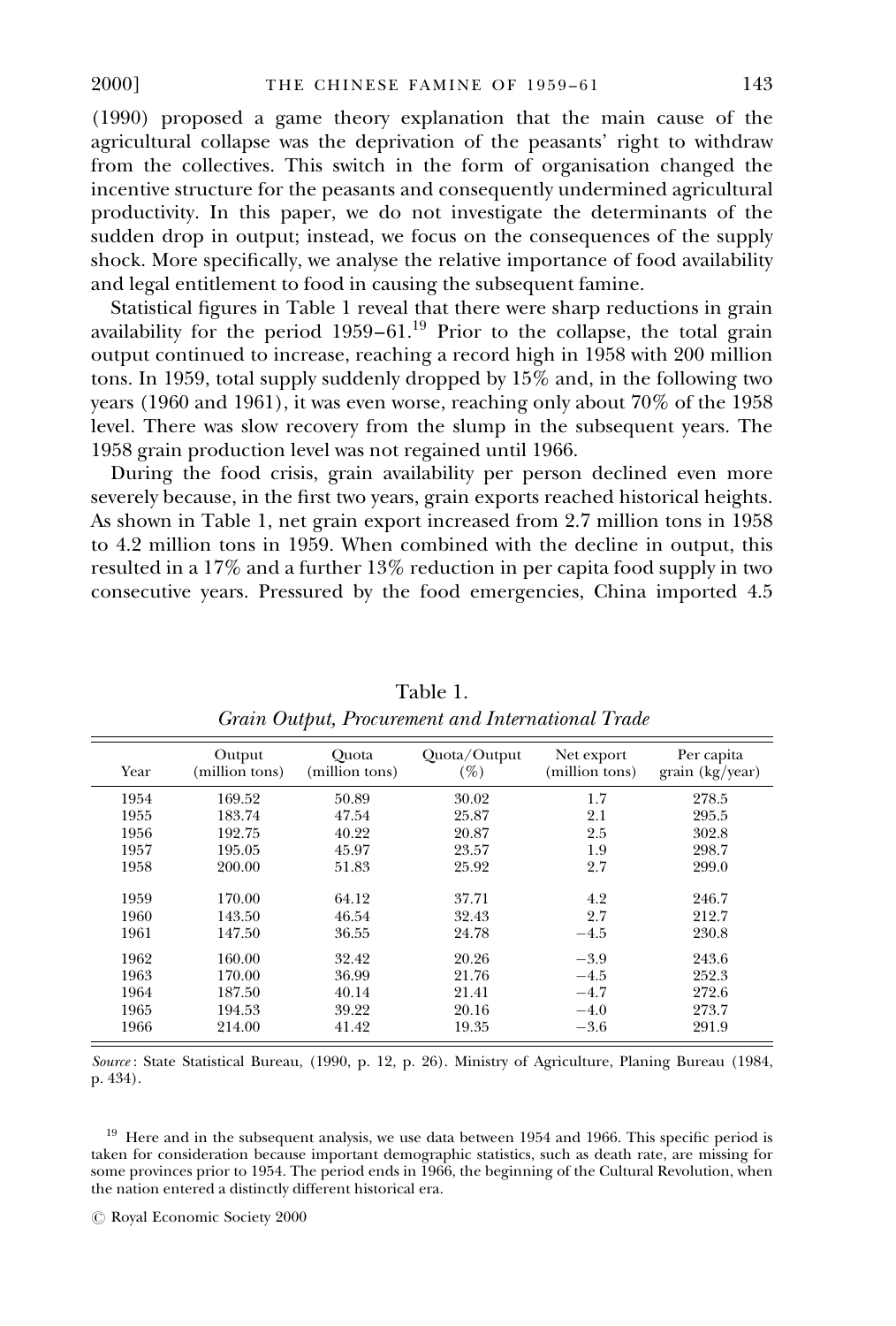million tons of grain in 1961 which helped to reduce the food deficiency. Since that year, China has become a grain importer.

While the massive food shortage was a plausible cause of the famine, another important factor was the food entitlement to the farm population. Table 1 shows, despite the sharp decline in grain supply, the total procurement reached a peak of 64.12 million tons, which drastically raised the quota-output ratio from 25.9% in 1958 to 37.7% in 1959. The quota-output ratio remained at 32.4% in 1960 despite further reduction in grain output. As a result, the excessive procurement severely reduced the food supply to which rural people were entitled.<sup>20</sup>

The large quantities of grain acquisition in  $1959-60$  were due to several plausible reasons. First, the newly launched industrial Great Leap Forward increased the demand for grain not only for use as raw materials and sources of export but also for consumption in cities. Riskin (1987) documented that the employment in state industries tripled from 7.8 million in 1957 to 23.16 million in 1958, with a net inflow of 15.68 million agricultural labourers.<sup>21</sup> Consequently, with larger population in the cities, the state had to raise its compulsory quota. In the winter of 1958-9, however, urban grain supplies began to fall short of the planned allocations. To guarantee the success of the Great Leap Forward, Chairman Mao made an important speech in the spring of 1959 and described the nation as 'one chessboard', a policy that reaffirmed the central planning of grain and gave a high priority to city grain supplies over rural localities. This policy was rigorously implemented in 1959 (Walker, 1984). A second possible reason for heavy procurement was the bumper harvest of 1958, which made the central government believe that China had solved its `grain problem'. The government simply increased procurement to claim its own share of the harvest.

Nevertheless, a careful examination of evidence favours the first explanation, i.e., that the central government harshly squeezed the peasantry on behalf of urban residents. The evidence simply does not support the explanation that the excessive deprivation of grain resulted from misjudgments of supplies. Fierce procurement campaigns were conducted by the government in 1959, and at the same time the government realised that peasants were using all means available to prevent the state from taking their grain.<sup>22</sup> The strong local resistance would have quickly corrected any illusion of a production miracle, but the state continued to take coercive actions. The state utilised effective political strategies to induce rural cadres to hand over grain and

<sup>&</sup>lt;sup>20</sup> See Peng (1987) for additional information on inter-provincial differences in *per capita* grain output, government procurement, and grain availability.

<sup>&</sup>lt;sup>21</sup> Other studies indicate similar magnitudes of urban immigration. Ashton et al. (1984) reported that the net inflow of urban population was about 31 million between 1958 and 1960. Walker (1984) described that, between the end of 1957 and the end of 1958, urban population increased by at least 13 million, or approximately 13%. Bernstein (1984) provided similar migration numbers as Ashton et al. and pointed out that most of the inflow took place in the second half of 1958.

 $22$ <sup>22</sup> Actions taken by the peasantry were found in Mao's writings (1967). They hid things in 'secret cellars, ... posted sentries. ... ate turnips during the day and concealed rice at night.' See Walker (1984) and Bernstein (1984) for additional descriptions.

 $\oslash$  Royal Economic Society 2000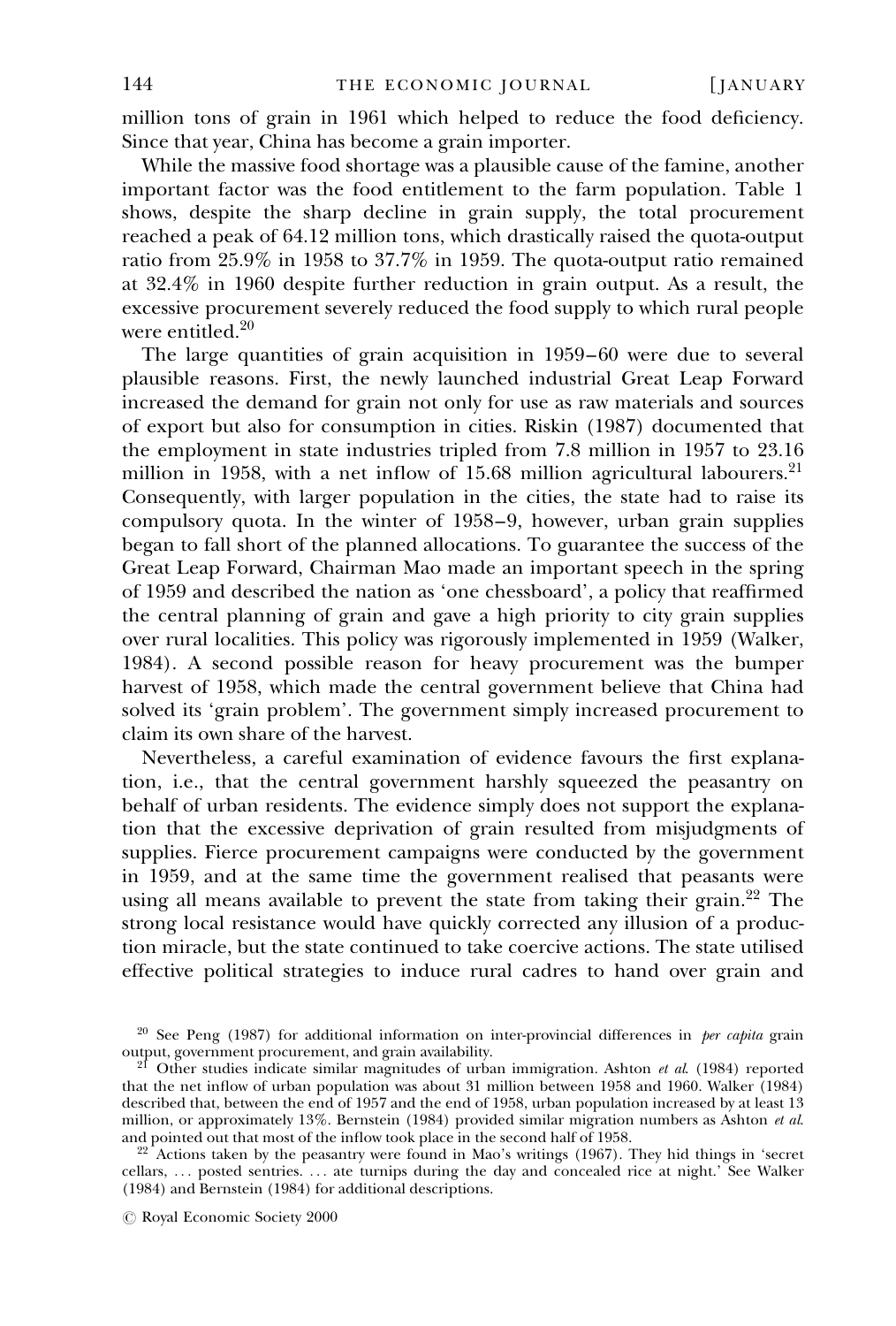punished those who resisted orders. The formation of large-scale people's communes provided opportunities to the cadres to mobilise large amounts of grain (Bernstein, 1984). The result of the procurement campaign in 1959 was astonishing. The state managed to increase grain collection by about 24% even though actual grain output plunged by 15%.

Accompanying the sharp reduction in food supply and excessive procurement was massive famine in China for three consecutive years between 1959 and 1961. However, this famine went unnoticed outside of China until the release of important demographic data by the Chinese government in the early 1980s.<sup>23</sup> In a careful study of the population statistics by interpolating between pre- and post famine mortality levels, Ashton et al. (1984) concluded that `the number of excess deaths during the crisis amounts to about 17.3 million deaths over the age of 10 and 12.2 million deaths under age 10, giving a total of almost 30 million excess deaths.' Measured by number of deaths, this disaster is, undoubtedly, the worst famine in the history of the world.

Table 2 presents summary statistics for the period 1954–66 on the Chinese population, its death rate, and birth rate, including separate accounts for rural and urban areas. Largely an agrarian economy, the share of rural population was above  $80\%$  in the entire period. The death and birth figures clearly demonstrate a major demographic catastrophe between 1959 and 1961. The national death rate increased from 11.98 per thousand in 1958 to 14.59 per

|      | Population           |             |                   | Death Rate          |                   | <b>Birth Rate</b>    |                     |                   |                      |
|------|----------------------|-------------|-------------------|---------------------|-------------------|----------------------|---------------------|-------------------|----------------------|
| Year | Nation<br>(millions) | City<br>(%) | Country<br>$(\%)$ | Nation<br>$(0.1\%)$ | City<br>$(0.1\%)$ | Country<br>$(0.1\%)$ | Nation<br>$(0.1\%)$ | City<br>$(0.1\%)$ | Country<br>$(0.1\%)$ |
| 1954 | 602.66               | 13.7        | 86.3              | 13.18               | 8.07              | 13.71                | 37.97               | 42.45             | 37.51                |
| 1955 | 614.65               | 13.5        | 86.5              | 12.28               | 9.30              | 12.60                | 32.60               | 40.67             | 31.74                |
| 1956 | 628.28               | 14.6        | 85.4              | 11.40               | 7.43              | 11.84                | 31.90               | 37.87             | 31.24                |
| 1957 | 646.53               | 15.4        | 84.6              | 10.80               | 8.47              | 11.07                | 34.03               | 44.48             | 32.81                |
| 1958 | 659.94               | 16.2        | 83.8              | 11.98               | 9.22              | 12.50                | 29.22               | 33.55             | 28.41                |
| 1959 | 672.07               | 18.4        | 81.6              | 14.59               | 10.92             | 14.61                | 24.78               | 29.43             | 23.78                |
| 1960 | 662.07               | 19.7        | 80.3              | 25.43               | 13.77             | 28.58                | 20.86               | 28.03             | 19.35                |
| 1961 | 658.59               | 19.3        | 80.7              | 14.24               | 11.39             | 14.58                | 18.02               | 21.63             | 16.99                |
| 1962 | 672.95               | 17.3        | 82.7              | 10.02               | 8.28              | 10.32                | 37.07               | 35.46             | 37.27                |
| 1963 | 691.72               | 16.8        | 83.2              | 10.04               | 7.13              | 10.49                | 43.37               | 44.50             | 43.19                |
| 1964 | 704.99               | 18.4        | 81.6              | 11.50               | 7.27              | 12.17                | 39.14               | 32.17             | 40.27                |
| 1965 | 725.38               | 18.0        | 82.0              | 9.50                | 5.69              | 10.06                | 37.88               | 26.59             | 39.53                |
| 1966 | 745.42               | 17.9        | 81.1              | 8.83                | 5.59              | 9.47                 | 35.05               | 20.85             | 36.71                |

Table 2. Summary Statistics of Population, Death Rate and Birth Rate

Source : State Statistical Bureau, Statistical Yearbook of China 1991, Beijing: State Statistical Press, 1991, pp. 79-80.

<sup>23</sup> During discussions at a recent talk in Bangkok given by one of the authors, a senior official from the Food and Agricultural Organisation of the United Nations still would not believe that the famine actually occurred in China. In 1960, he had travelled for two weeks from the northeast to the south of China and did not observe the usual signs that he observed in the incidence of famine in other countries. However, his trips were restricted to cities, and he did not visit the rural areas.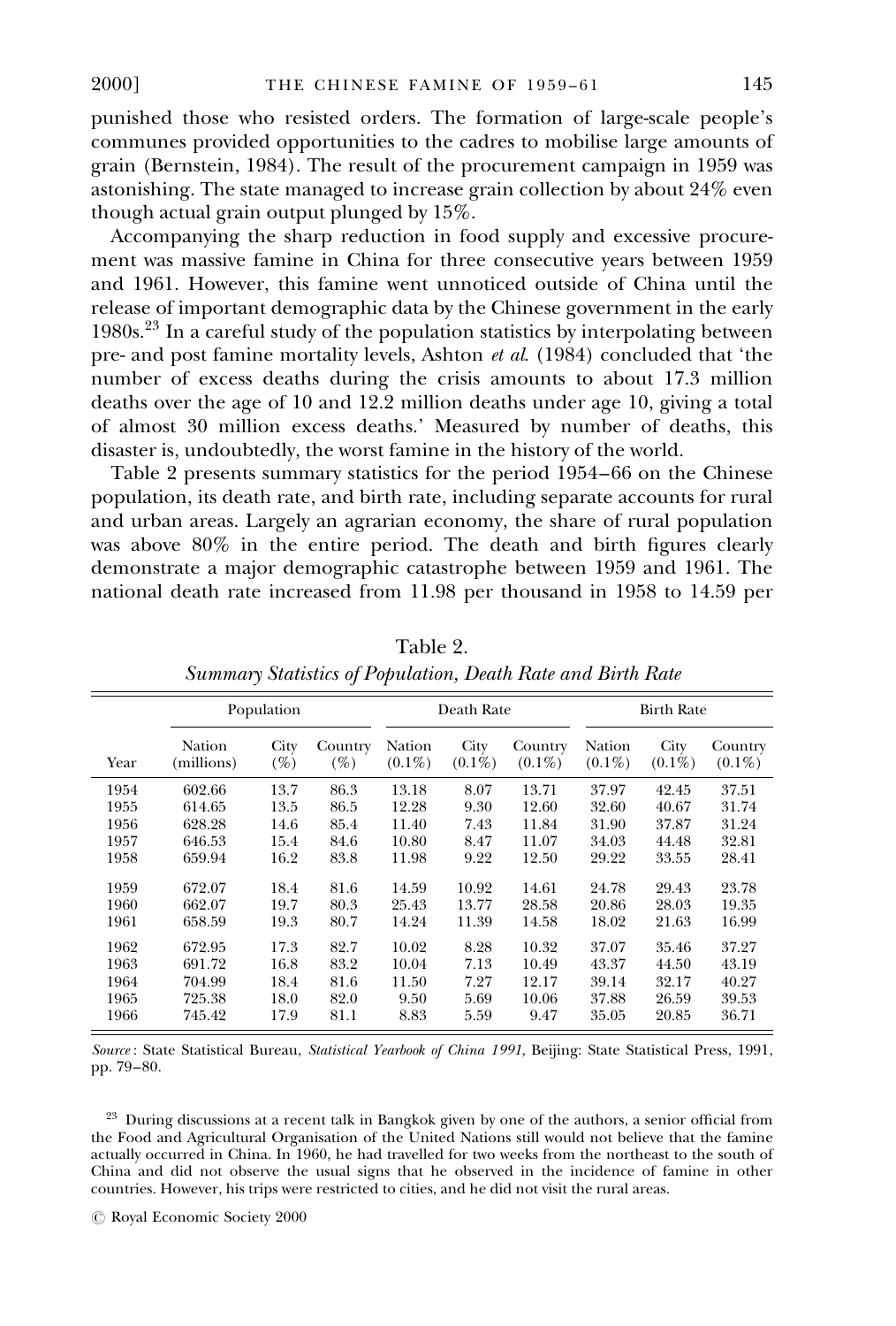thousand in 1959. Then it jumped to 25.43 per thousand in 1961. From the city and country figures, we see that much of the high national death rate could be traced to rural areas where there was an astonishing 28.58 per thousand death rate in 1960. In the famine period, city death rates were above normal standards but were much lower than rural rates. The opposite patterns are found in the birth statistics where the national rate dropped considerably in the years of crisis. Again, the rural population was more severely affected with the lowest birth rate of 16.99 per thousand occurred in 1961, which was about one half of the birth rate in 1957. Reduced births also seriously affected the well-being of the population. However, since these figures do not directly represent loss of lives, our analysis shall concentrate on death rates.

Table 3 provides more detailed death rates between 1954 and 1966 at the provincial level. Among the existing 30 provinces and municipalities, Hainan province and Tibet autonomous region are not included in the table because the former is a newly established province and the latter does not have official death rate records for the period under consideration. The data reveal variations of death rates during the crisis. In the worst famine year, 1960, the lowest death rates are found in the three municipalities, (1)Beijing, (2)Tianjin and (9)Shanghai, which were the most important political and industrial centres in China.<sup>24</sup> There are also noticeable regional variations in death rates: the north and northeast provinces generally suffered lower death tolls during the famine.

At this point, we note a few idiosyncratic factors that may cause variations in provincial death rates but will not be scrutinised in the later statistical analysis. First, the political strength of a provincial government to resist the central administration directly determined the volume of local grain extraction and consequently affected the severity of the famine. For instance, (19)Guangdong and (7)Jilin only had mild increases in excess deaths because these two provinces had been successful in reducing their grain export burdens. To the contrary, provinces that were cooperative or obedient to the state, such as (25)Gansu, (16)Henan, (21)Sichuan and (28)Hunan, all had high death rates. Personalities and political strategies of provincial leaders in weighing local welfare and central orders played a direct role in affecting the death rates.<sup>25</sup>

 $24$  The exception is (5)Neimonggu, which had a death rate below (2)Tianjin. Neimonggu is a special province because a high percentage of its population were herdsmen who primarily engaged in stock-

raising activities. This province was also relatively isolated from the rest of the country. <sup>25</sup> See Walker (1984) for an exhaustive analysis of China's grain supplies and procurement in the 1950s and 1960s and detailed descriptions about the political struggle between the provincial and central government. The general secretary of the Guangdong province, who effectively resisted the central procurement in the years of disasters, was purged during the Cultural Revolution. In other provinces, administrations managed to export 361 thousand tons of grain from Gansu, 935 thousand tons from Henan, 2.24 million tons from Sichuan, and 440 thousand tons from Hunan province despite the severe food shortages in 1959–60. These provinces were severely hit by famine. As early as the 1958±59 agricultural year, a procurement slogan was propagated in Sichuan: `First the centre, then the locality; first external (commitments), then internal (commitments).' The province organised 5 million people to transport grain for export and the procurement reached the highest historical level of 2.595 million tons. Because of this, the massive famine hit the province earlier than elsewhere, resulting in a 47 per thousand death rate in 1959. The obedience of the provincial government was also responsible for the highest provincial death rate of 29.4 per thousand in 1961.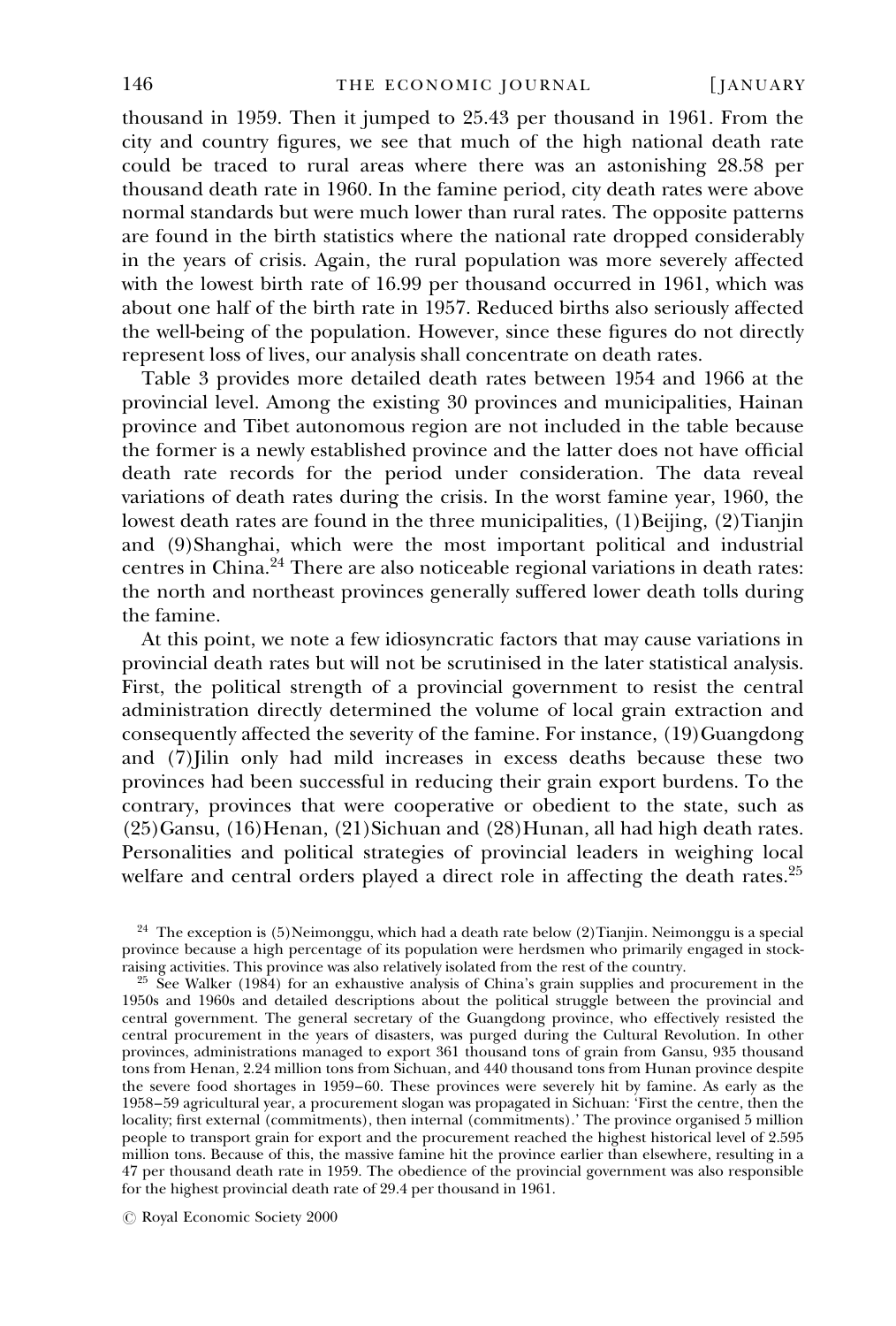|                             |      |      |      |      | Death Rates of the Chinese Provinces: unit 0.1% |      |      |      |      |      |      |      |      | $\Xi$          |
|-----------------------------|------|------|------|------|-------------------------------------------------|------|------|------|------|------|------|------|------|----------------|
| Province                    | 1954 | 1955 | 1956 | 1957 | 1958                                            | 1959 | 1960 | 1961 | 1962 | 1963 | 1964 | 1965 | 1966 |                |
| $(1)$ Beijing*              | 8.6  | 9.5  | 7.7  | 8.2  | 8.1                                             | 9.7  | 9.1  | 10.8 | 8.8  | 8.1  | 8.3  | 6.8  | 7.2  |                |
| $(2)$ Tianjin*              | 9.3  | 9.9  | 8.8  | 9.4  | 8.7                                             | 9.9  | 10.3 | 9.9  | 7.4  | 7.3  | 7.8  | 6.2  | 6.9  |                |
| $(3)$ Hebei                 | 12.1 | 11.6 | 11.3 | 11.3 | 10.9                                            | 12.3 | 15.8 | 13.6 | 9.1  | 11.2 | 10.9 | 8.7  | 8.7  |                |
| (4) Shansi                  | 14.7 | 12.9 | 11.6 | 12.7 | 11.7                                            | 12.8 | 14.2 | 12.2 | 11.3 | 11.4 | 14.0 | 10.4 | 10.3 |                |
| (5) Neimonggu               | 20.9 | 11.4 | 7.9  | 10.5 | 7.9                                             | 11.0 | 9.4  | 8.8  | 9.0  | 8.5  | 11.8 | 9.3  | 8.1  |                |
| $(6)$ Lianing               | 8.6  | 9.4  | 6.6  | 9.4  | 6.6                                             | 11.8 | 11.5 | 17.5 | 8.5  | 7.9  | 9.3  | 7.1  | 6.2  | THE            |
| $(7)$ Jilin                 | 10.4 | 9.9  | 7.5  | 9.1  | 9.1                                             | 13.4 | 10.1 | 12.0 | 10.0 | 9.4  | 12.6 | 9.7  | 8.6  |                |
| (8) Heilongjing             | 11.1 | 11.3 | 10.1 | 10.5 | 9.2                                             | 12.8 | 10.6 | 11.1 | 8.6  | 8.6  | 11.5 | 8.0  | 7.4  |                |
| $(9)$ Shanghai <sup>*</sup> | 7.1  | 8.1  | 6.8  | 6.0  | 5.9                                             | 6.9  | 6.8  | 7.7  | 7.3  | 7.0  | 6.1  | 5.7  | 5.3  | <b>CHINE</b>   |
| $(10)$ Jiangsu              | 12.2 | 11.8 | 13.0 | 10.3 | 9.4                                             | 14.6 | 18.4 | 13.4 | 10.4 | 9.0  | 10.1 | 9.5  | 8.1  |                |
| (11) Zhejiang               | 13.4 | 12.6 | 9.5  | 9.3  | 9.2                                             | 10.8 | 11.9 | 9.8  | 8.6  | 7.9  | 9.2  | 8.1  | 7.1  |                |
| $(12)$ Anhui                | 16.6 | 11.8 | 14.3 | 9.1  | 12.3                                            | 16.7 | 68.6 | 8.1  | 8.2  | 7.9  | 8.6  | 7.2  | 7.1  | $_{\rm SE}$    |
| $(13)$ Fujian               | 10.9 | 8.9  | 8.4  | 7.9  | 7.5                                             | 7.9  | 15.3 | 11.9 | 8.3  | 7.4  | 8.6  | 7.3  | 7.1  |                |
| $(14)$ [iangxi]             | 14.2 | 16.2 | 12.5 | 11.5 | 11.3                                            | 13.0 | 16.1 | 11.5 | 11.0 | 9.8  | 10.9 | 9.4  | 8.5  | <b>FAMINE</b>  |
| $(15)$ Shandong             | 11.7 | 13.7 | 12.1 | 12.1 | 12.8                                            | 18.2 | 23.6 | 18.4 | 12.4 | 11.8 | 12.0 | 10.2 | 9.9  |                |
| $(16)$ Henan                | 13.3 | 11.8 | 14.0 | 11.8 | 12.7                                            | 14.1 | 39.6 | 10.2 | 8.0  | 9.4  | 10.6 | 8.5  | 8.2  |                |
| $(17)$ Hubei                | 15.9 | 11.6 | 10.8 | 9.6  | 9.6                                             | 14.5 | 21.2 | 9.1  | 8.8  | 9.8  | 10.9 | 10.0 | 9.7  |                |
| $(18)$ Hunan                | 17.5 | 16.4 | 11.5 | 10.4 | 11.7                                            | 13.0 | 29.4 | 17.5 | 10.2 | 10.3 | 12.9 | 11.2 | 10.2 |                |
| $(19)$ Guangdong            | 11.2 | 10.6 | 11.1 | 8.4  | 9.2                                             | 11.1 | 15.2 | 10.8 | 9.4  | 7.6  | 8.3  | 6.8  | 6.4  | $\frac{1}{2}$  |
| $(20)$ Guangxi              | 15.2 | 14.6 | 12.5 | 12.4 | 11.7                                            | 17.5 | 29.5 | 19.5 | 10.3 | 10.1 | 10.6 | 9.0  | 7.5  |                |
| (21) Sichuan                | 8.4  | 9.2  | 10.4 | 12.1 | 25.2                                            | 47.0 | 54.0 | 29.4 | 14.6 | 12.8 | 13.9 | 11.5 | 10.8 | $\overline{6}$ |
| (22) Guizhou                | 8.8  | 8.1  | 7.5  | 8.8  | 13.7                                            | 16.2 | 45.4 | 17.7 | 10.4 | 9.4  | 10.5 | 8.4  | 9.2  | Ğ              |
| $(23)$ Yunnan               | 16.7 | 13.7 | 15.2 | 16.3 | 21.6                                            | 18.0 | 26.3 | 11.8 | 10.9 | 14.1 | 15.2 | 13.0 | 10.8 | $\frac{6}{1}$  |
| $(24)$ Shanxi               | 11.0 | 10.5 | 9.9  | 10.3 | 11.0                                            | 12.7 | 12.3 | 8.8  | 9.4  | 10.6 | 15.6 | 13.0 | 12.9 | $\overline{0}$ |
| $(25)$ Gansu                | 11.6 | 11.9 | 10.8 | 11.3 | 21.1                                            | 17.4 | 41.3 | 11.5 | 8.3  | 10.4 | 15.6 | 12.3 | 11.5 |                |
| (26) Qinghai                | 13.3 | 14.1 | 9.4  | 10.4 | 13.0                                            | 16.6 | 40.7 | 11.7 | 5.4  | 8.4  | 15.5 | 9.1  | 9.8  |                |
| (27) Ningxia                | 13.1 | 10.2 | 10.6 | 11.1 | 15.0                                            | 15.8 | 13.9 | 10.7 | 8.5  | 10.2 | 13.4 | 9.3  | 9.4  |                |
| (28) Xinjiang               | 16.8 | 14.4 | 14.2 | 14.0 | 13.0                                            | 18.8 | 15.7 | 11.7 | 9.7  | 9.4  | 16.3 | 11.1 | 9.4  |                |
| Nation                      | 13.2 | 12.3 | 11.4 | 10.8 | 12.0                                            | 14.6 | 25.4 | 14.2 | 10.0 | 10.0 | 11.5 | 9.5  | 8.8  |                |

Table 3.

Note: Regional classification: North = (1)-(5), North-East = (6)-(7), East = (9)-(15), Centre-South = (16)-(21), South-West = (21)-(23) and North-West =  $(24)-(28)$ .

Source : State Statistical Bureau.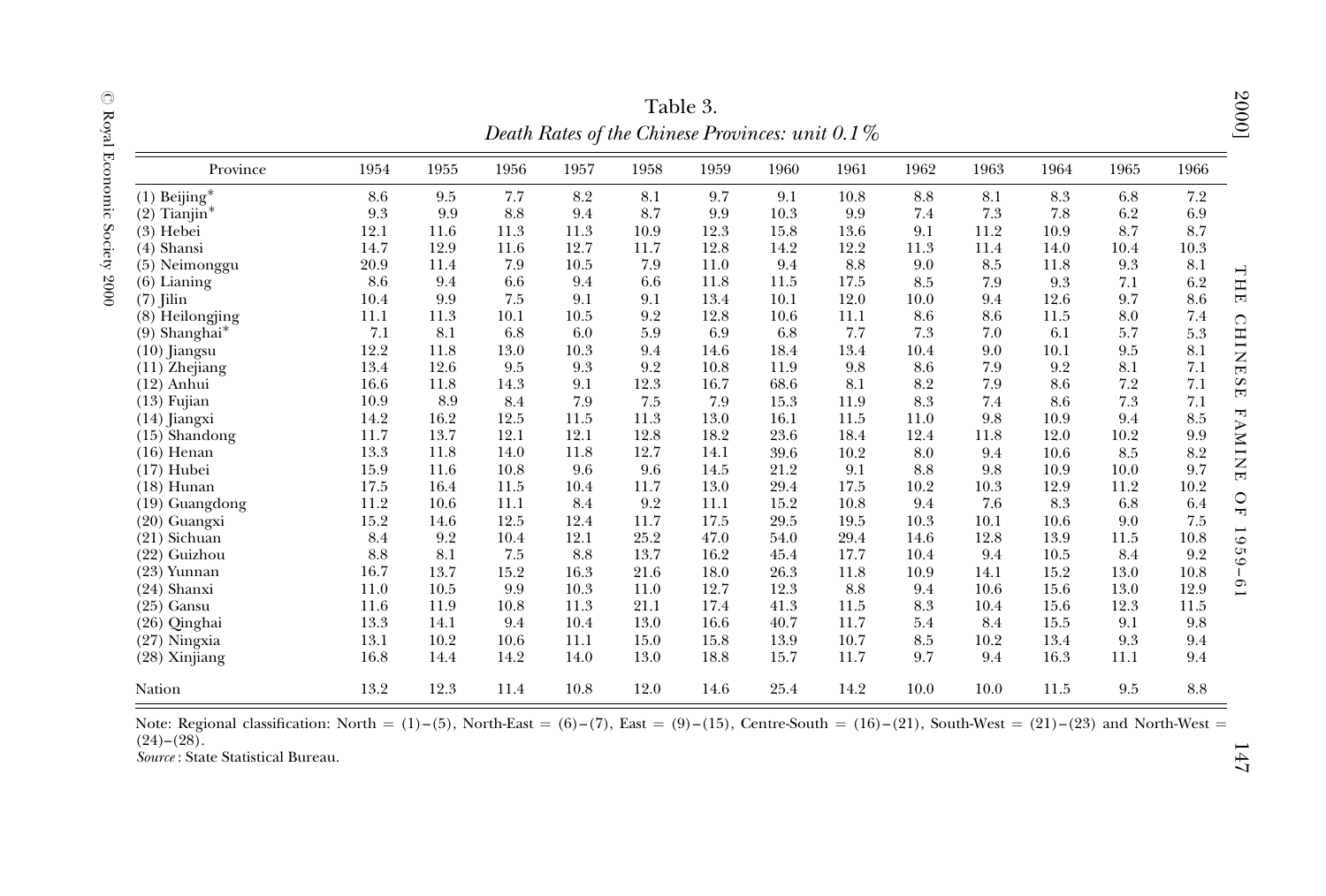Second, inter-provincial grain transfers to disaster regions or to regions with production concentration on industrial materials, such as cotton and forestry, are also important in understanding the variations in mortality rates. However, these transfers were often done on a very short-run basis and are not reflected in recorded data. This limitation prevents further investigation in this direction. Third, the nationwide lavish consumption of grain, which occurred at the end of 1958 and in early 1959 may partly explain interprovincial differences. Deluded by the good harvest in 1958, commune kitchens supplied grain to villagers without cost and caused enormous waste ( Johnson, 1990). Since overconsumption occurred at different levels across provinces, its effect on the death rates in 1959 and 1960 was also different in different provinces.

## 3. Empirical Analysis

Data on 28 Chinese provinces for the period 1954–66 are used for empirical analysis. These data were collected by the State Statistical Bureau of China and were published in SSB (1990) and various volumes of the Chinese Statistical Yearbook. Recent demographic studies on China utilised these data and stressed the consistency of the information with other data sources (Banister, 1984; Coale, 1984; and Ashton *et al.*, 1984).

The rationale for analysing provincial death rates is discussed in Section 1. We choose this observation unit also because data at the provincial level in China are the most complete; the State Statistical Bureau has released voluminous province-level data to the public since the early 1980s; and these data are readily available. As explained in footnote 19, we choose 1954 as the starting year and 1966 as the ending year for empirical analysis because of data availability and distinctive historical periods.

## 3.1 Empirical Hypotheses and Specification

We consider urban bias and grain availability as the primary causes of the famine. The dependent variable for analysis is yearly provincial death rate for the 1954–66 period. The principal explanatory variables are the proportion of rural population in a province, a proxy for urban bias, and the per capita grain output in a province, a proxy for food availability. As explained in Section 1, we do not include property possessions and relative prices between food and other commodities as explanatory variables. This approach differs from Sen's analysis in a market setting where properties and relative prices were the basic ingredients for analysing famine.

The basic estimation equation is:

$$
\ln \Delta_{it} = \beta_o + \beta_1 \ln E_{it} + \beta_2 D \ln E_{it} + \beta_3 \ln A_{it}
$$
  
+  $\beta_4 D \ln A_{it} + \beta_5 \mathbf{Y}_t + \beta_6 \mathbf{P}_i + \epsilon_{it}$  (1)

where *i* indexes a province, *t* indexes a year,  $\Delta_{it}$  is the death rate,  $E_{it}$  is the percentage of rural population,  $D$  is a dummy variable for the disaster years

 $\oslash$  Royal Economic Society 2000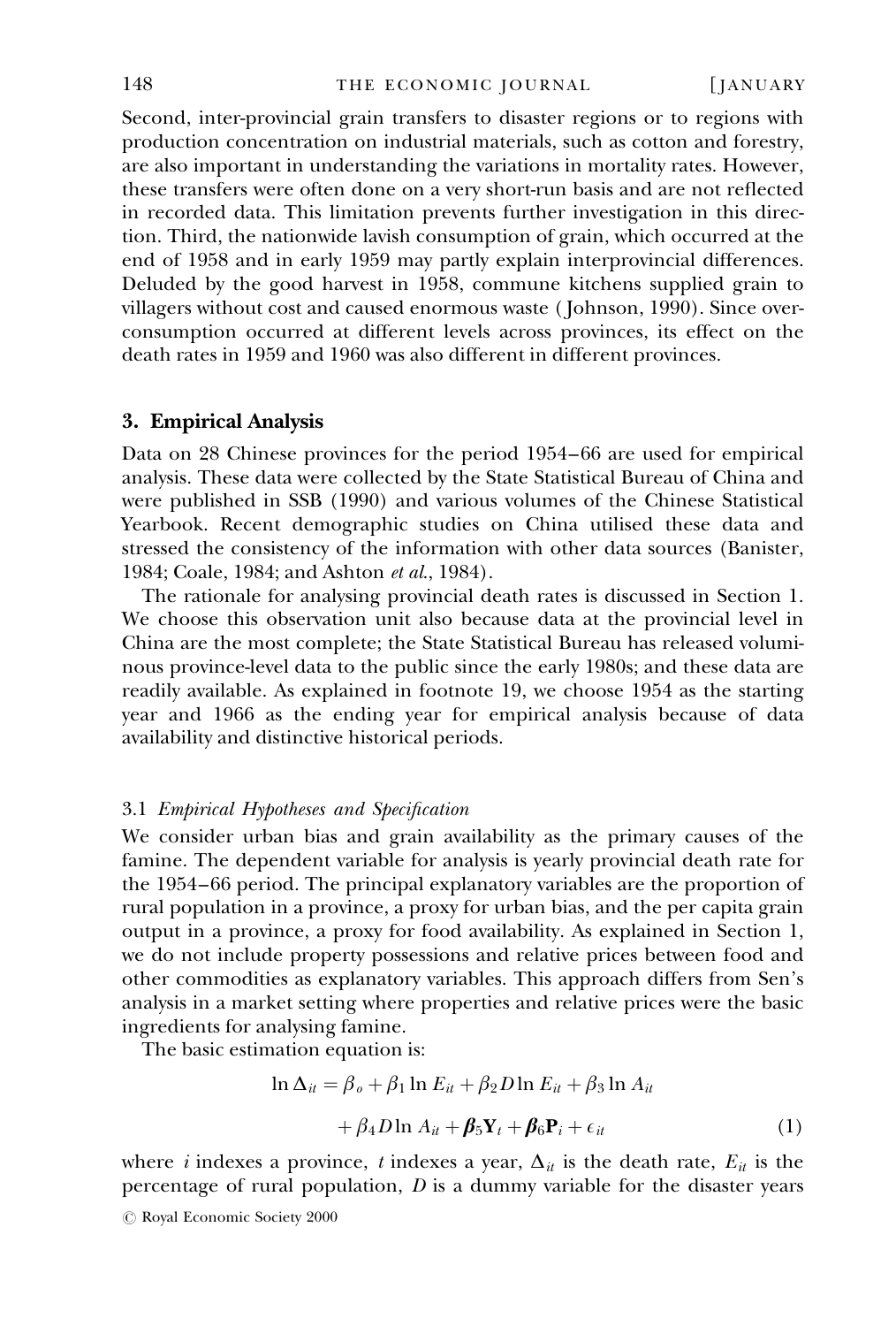(i.e.,  $D = 1$  for 1959, 1960, and 1961, and  $D = 0$  for other years),  $A_{it}$  is the per capita grain output,  $Y_t$  and  $P_i$  are vectors of year and provincial dummies, and  $\epsilon_{it}$  is a stochastic disturbance term. The interaction terms D ln E<sub>it</sub> and D ln A<sub>it</sub> allow urban bias and food availability to have differential effects on the observed death rates in normal years and disaster years. Since the variables are in logarithmic forms, the estimated parameters  $\beta$  will therefore represent elasticities. This formulation facilitates the calculation of observed percentage changes in provincial mortality rates resulting from percentage changes in the key explanatory variables.

The main hypotheses to be tested pertain to the relationship between provincial death rates and its two potential causes, urban bias (ln  $\vec{E}_{ii}$ ) and food availability (ln  $A_{it}$ ). In years with normal food production nationwide, we would expect the government to leave enough food to rural households. Consequently ln  $E_{it}$  would not have significant effect on the observed provincial death rates, that is,  $\beta_1$  is expected not to be significantly different from zero. Moreover, if under nutrition was not a problem in the studied period,  $\ln A_{it}$  would not have significant effect on the observed provincial death rates either, and  $\beta_3$  is also expected not to be significantly different from zero. During the disaster years with severe grain shortages nationwide, however, the government's predominant concern was urban food supply. The higher the percentage of rural population within a province, the fewer protected rights to food people had. Therefore, we expect that a higher percentage of rural population in a province would result in a higher death rate in that province (that is,  $(\beta_1 + \beta_2) > 0$ ). Similarly, given that there was a compulsory grain quota in each province and that the government did not have the ability to deliver relief to rural areas during the years with severe grain shortages nationwide, the food available for the rural population in a province depended on the food output in that province. A low per capita food supply in a province might reduce the availability of nutrients to below the subsistence level and result in hunger and deaths in the rural population.<sup>26</sup> Therefore, the observed death rates in a province in the disaster years are likely to be a negative function of  $\ln A_{it}$  (that is,  $(\beta_3 + \beta_4) < 0$ ).

The fixed effects specification in  $(1)$  assumes that certain characteristics unique to individual provinces and years can be captured by differences in the constant terms, causing shifts in provincial death rates. For instance, the quality of immunity services and health care continued to improve during the period of consideration, which may have resulted in continuous declines in death rates. The insertion of  $Y_t$  may account for this and other time-dependent effects. Similarly, the provincial dummy  $P_i$  may pick up regional effects on death rates, such as the behaviour of provincial leaders towards the central government, availability of medical services, differential income levels, trans-

<sup>&</sup>lt;sup>26</sup> Changes in grain supply can affect the availability of net energy, protein and fat in a standard diet. See Piazza (1986) for analysis of the conversion of food to nutrition levels, which takes into account factors such as animal feed, agricultural seed and grain lost in processing and distribution. This paper does not systematically deal with the efficiency of food consumption and uses.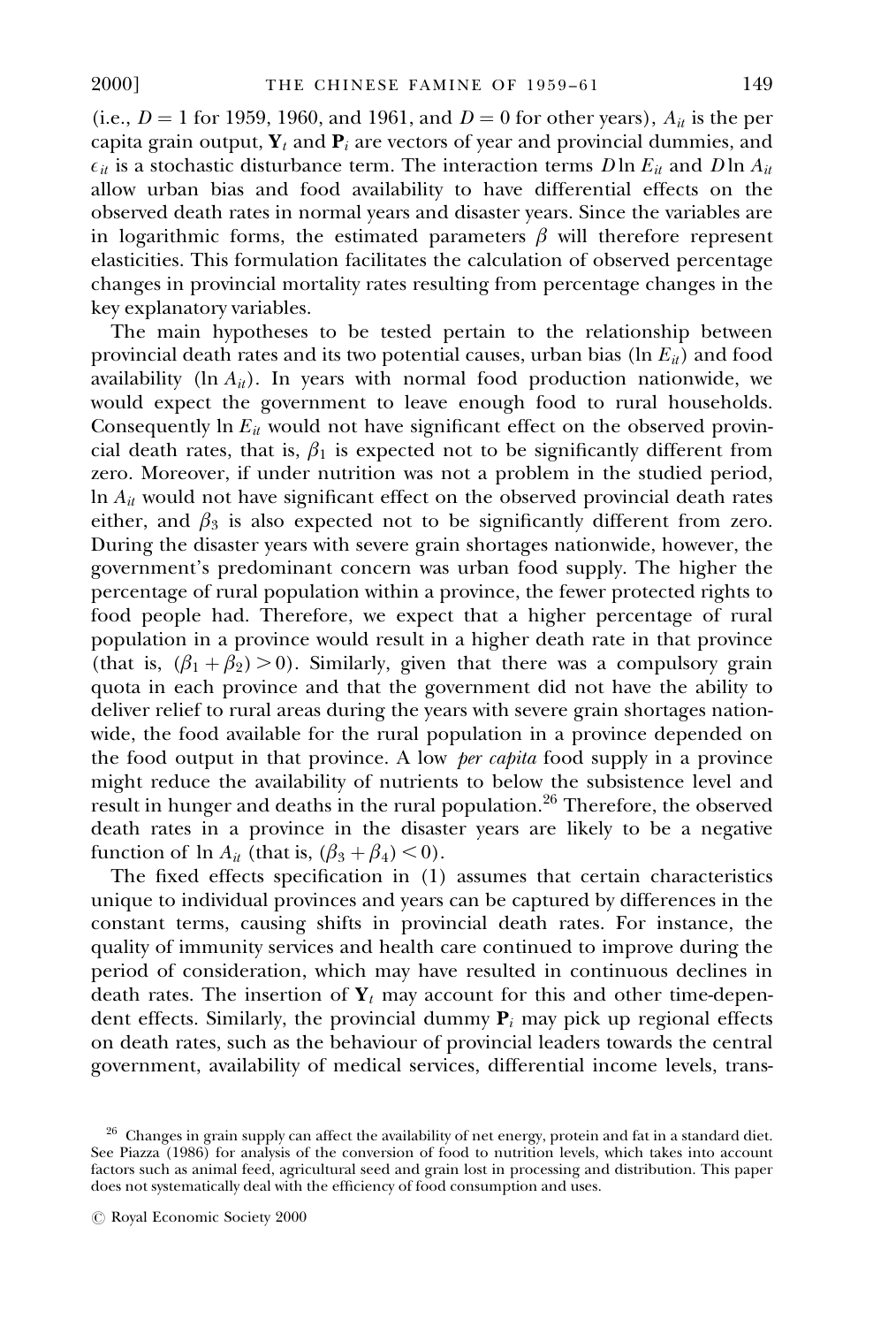portation conditions, and other province-specific, time-invariant variables. Despite these reasons in favour of a fixed effects model, we do not preeliminate the feasibility of a random effect model. In the following analysis, we will use the Hausman-statistic to test the null hypothesis that a random effect model is more appropriate than a fixed effects specification. Our choice of the empirical function will be based on the specification test.

The basic specification in  $(1)$  is extended in two ways. First, we take into account the effect of grain carry-overs from the previous period. The issue of storage is important because it adds directly to the current grain output to give the total available food for consumption. Unfortunately, however, there are no data on the stock position of grain in China. To overcome this data deficiency, we use two-year moving averages of *per capita* grain output as an alternative availability measure.

The second extension allows the interaction of urban bias and availability with individual year dummies in the famine period. Previous analysis revealed that the size reduction in grain output, the directions of international trade, and the national death rates within the famine period exhibited noticeable changes. Additional time interactions facilitate an examination of withinperiod variations and therefore allow for a richer understanding of the actual situations.

It should be noted that this study does not systematically analyse the effect of epidemics on mortality rates. Famine-related diseases, such as cholera, malaria, fever, dysentery, and diarrhea, may cause additional deaths. Sen (1981a) documented that disease-related mortality usually persists for years subsequent to famines. In China, famine-related epidemics may not be an important cause of excess deaths. Table 3 provides evidence that mortality rates returned to normal in 1962, the year immediately after the crisis. In addition, we did not find any documentation on famine epidemics in China in the existing literature. Based on this information, we do not consider epidemics as a major cause of death during this famine.

For the two-way fixed effects model in  $(1)$ , the formulation requires the two explanatory variables, namely the proportion of rural population and *per capita* grain output in a province, to vary beyond time effects and provincial effects. Otherwise, the model is not identified. Table 4 presents the means and standard deviations of these two variables for each year in the 1954–66 period. A quick perusal of these data suggests that there are variations for the variables both across provinces and over time, with the changes being especially large between the famine years and normal times. This observation is supported by the analysis of variance, which shows that 18% and 10% of the total variations in the proportion of rural population and in the *per capita* grain output are not explained by the regional and time dummies. There are indeed good reasons as to why the time and province effects fail to explain the full variations in the proportion of rural population. For one, such variations could be attributable to the differential pace of urbanisation in the provinces, which in turn was determined by the pace of industrialisation. In China, industrialisation was not a spontaneous process of economic development but heavily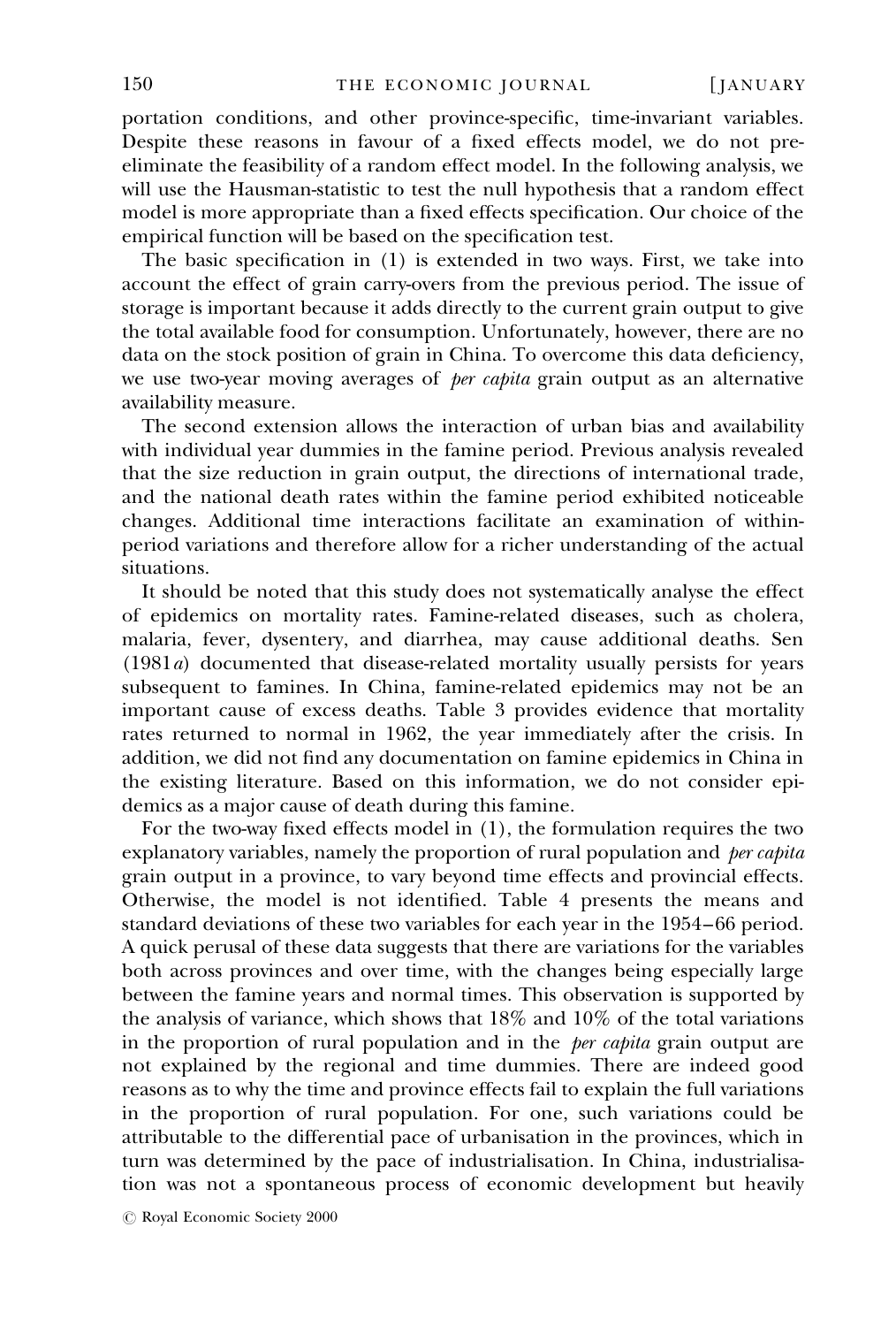### Table 4.

|      |       | Percentage of rural<br>population | Per capita grain output |                       |  |  |
|------|-------|-----------------------------------|-------------------------|-----------------------|--|--|
| Year | Mean  | Standard<br>deviation             | Mean                    | Standard<br>deviation |  |  |
| 1954 | 79.16 | 21.76                             | 291.05                  | 95.16                 |  |  |
| 1955 | 79.04 | 21.66                             | 303.89                  | 89.75                 |  |  |
| 1956 | 78.69 | 20.96                             | 306.81                  | 94.07                 |  |  |
| 1957 | 77.64 | 21.31                             | 277.40                  | 64.32                 |  |  |
| 1958 | 76.62 | 17.92                             | 293.20                  | 94.26                 |  |  |
| 1959 | 74.78 | 15.89                             | 251.05                  | 89.72                 |  |  |
| 1960 | 74.04 | 16.08                             | 208.74                  | 61.83                 |  |  |
| 1961 | 76.34 | 16.26                             | 203.47                  | 57.61                 |  |  |
| 1962 | 78.76 | 15.99                             | 219.76                  | 59.10                 |  |  |
| 1963 | 78.82 | 15.86                             | 239.46                  | 68.20                 |  |  |
| 1964 | 79.11 | 15.68                             | 258.77                  | 65.30                 |  |  |
| 1965 | 78.88 | 15.58                             | 280.30                  | 59.92                 |  |  |
| 1966 | 78.81 | 15.55                             | 281.92                  | 73.99                 |  |  |

Percentage of Rural Population and Per Capita Grain Output: Provincial Means and Standard Deviations

Note: The figures are unweighted, arithmetic means of percentage of rural population and *per capita* grain output for the 28 provinces. Consequently, they differ from the national averages.

dependent upon state industrial investments. Initially in the 1950s, these investments were disproportionately concentrated in the northeastern and eastern provinces. As the fear of potential Sino-Soviet military conflicts along the borders of those provinces mounted, however, the state shifted these investments to the northwestern and southwestern provinces for national security reasons. At any rate, urbanisation rates were decidedly higher in provinces that received larger state industrial investments  $-$  an important factor accounting for variations in the ratio of rural to total population. For another, variations in population proportions among provinces were also likely to have been caused by the abrupt repatriation of millions of urban workers to their villages of origin during the famine (see footnote 21) because the total number of returned immigrants were likely to vary from one province to another. For variations in *per capita* grain output, the result from the analysis of variance should also be expected for the simple reason that fluctuations in grain output were unlikely to be the same magnitudes among the provinces, owing to weather and other idiosyncratic effects.

The consistence of a fixed effects estimator with a relatively short time period requires that the explanatory variables be strictly exogenous (Nickell, 1981). If rural-urban migration was unrestricted and individual farmers flee to the urban areas in droves as a result of food shortages, then the ratio of rural to total population during the famine period would become endogenous. In that case the strict exogeneity condition imposed upon the regression would be violated. Equation (1) includes an interaction term between the ratio of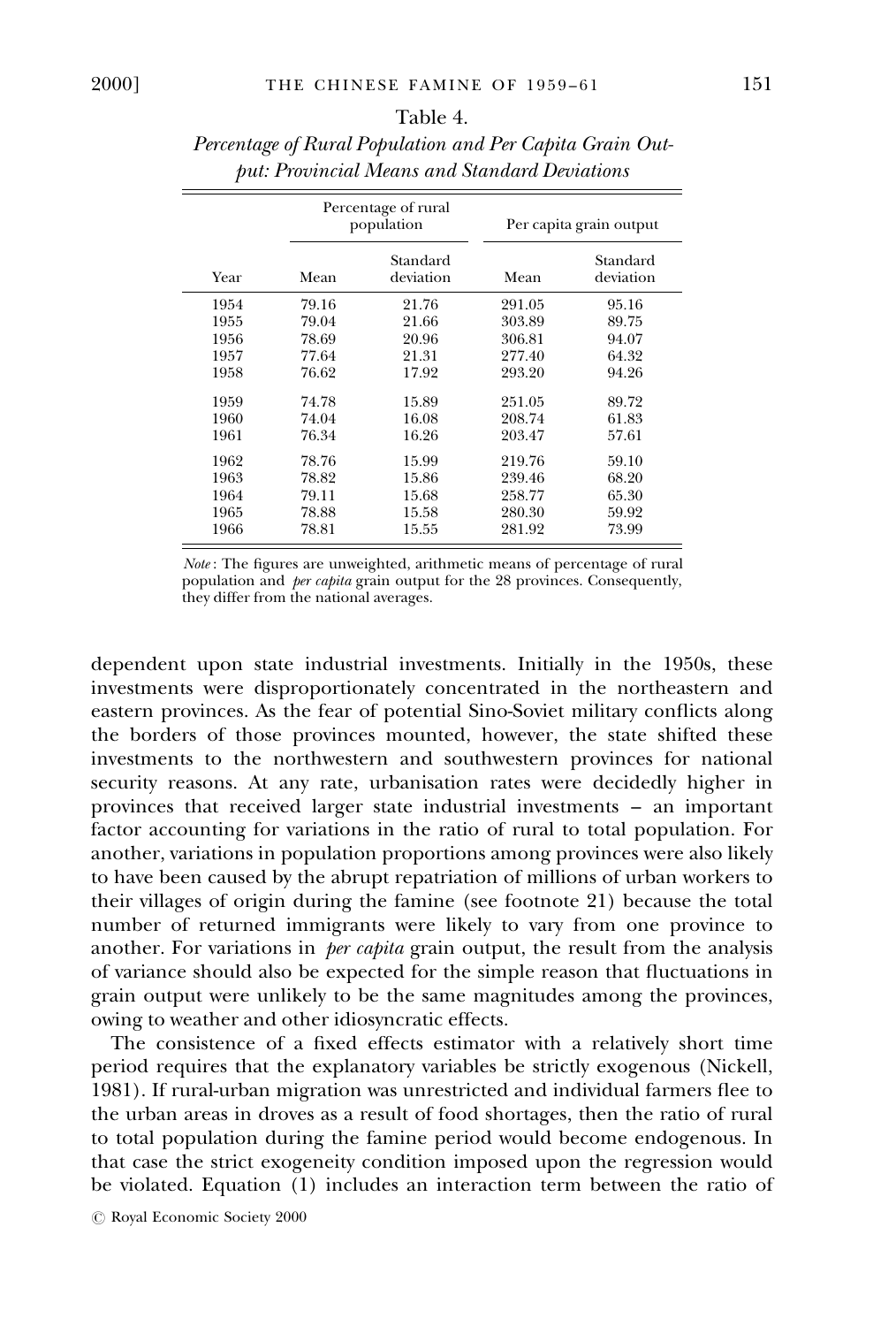rural population (ln  $E_{it}$ ) and the dummy for the famine years (D). If the strict exogeneity condition is violated for  $\ln E_{it}$ , the time period in D would be too short to ensure the fixed effects model an unbiased estimator. In fact, in most famines in other countries, rural people were free to flee to urban areas. However, in the case of 1959-61 famine in China, the government strictly controlled the rural-to-urban migration.<sup>27</sup> Even internal migration within rural areas was tightly controlled (Wang, et al., 1989). Therefore, in our study, the proportion of rural population will not violate the strict exogeneity condition.

#### 3.2 Estimation Results

Per capita grain output and its two-year moving averages are used as alternative availability measures. Applying one measure at a time, we estimate a set of two regressions that include the basic specification in  $(1)$  and the extension that allows the interactions of urban bias and availability with individual famine years. Provincial and time dummies are also included in each regression. Table 5 reports the estimation results and test statistics relating to these regression models.

The results of Hausman test, shown in the bottom of Table 5, reject the null hypotheses of random effects models in favour of the alternative fixed effects models. Groupwise heteroscedasticity is a potential problem in cross-section, time-series data. Greene (1993, pp. 395–6) suggests a likelihood ratio tests to examine the existence of groupwise heteroscedasticity. Under the null hypothesis of homoscedasticity, the likelihood ratio statistic is asymptotically distributed as chi-squared with  $G - 1$  degrees of freedom, where G represents the number of groups. All likelihood ratio statistics, shown in Table 5, reject the null hypothesis of homoscedasticity and favour the alternative hypothesis of groupwise heteroscedasticity. Therefore, the heteroscedasticity-consistent FGLS procedure, instead of OLS procedure, is used to fit the fixed effects regressions. The F-values in all regressions reject the possibility that the specified variables do not significantly explain variations in provincial death rates. Another result is that the estimated parameters and standard errors are very similar for using either *per capita* grain output or its two-year moving average as the availability measure. But the adjusted- $R^2$ s are pairwise consistently higher if the moving averages are utilised. As such, our discussion will be based on the estimates using the moving averages as the availability measure, i.e. our discussions will concentrate on the results reported in Columns 3 and 4 in Table 5.

The focus of our analysis is on the assessment of the significance of urban bias and grain availability in causing inter-provincial excess deaths in the famine period. While the estimated coefficients for  $\ln E_{it}$  and  $\ln A_{it}$ , reported in Table 5, are indicative of the effects in the normal period, the coefficients for D ln  $E_{it}$  and D ln  $A_{it}$  are not elasticities in the famine period. To derive the

 $27$  Evidence reported in footnote 23 is a result of stringent restrictions.

 $\oslash$  Royal Economic Society 2000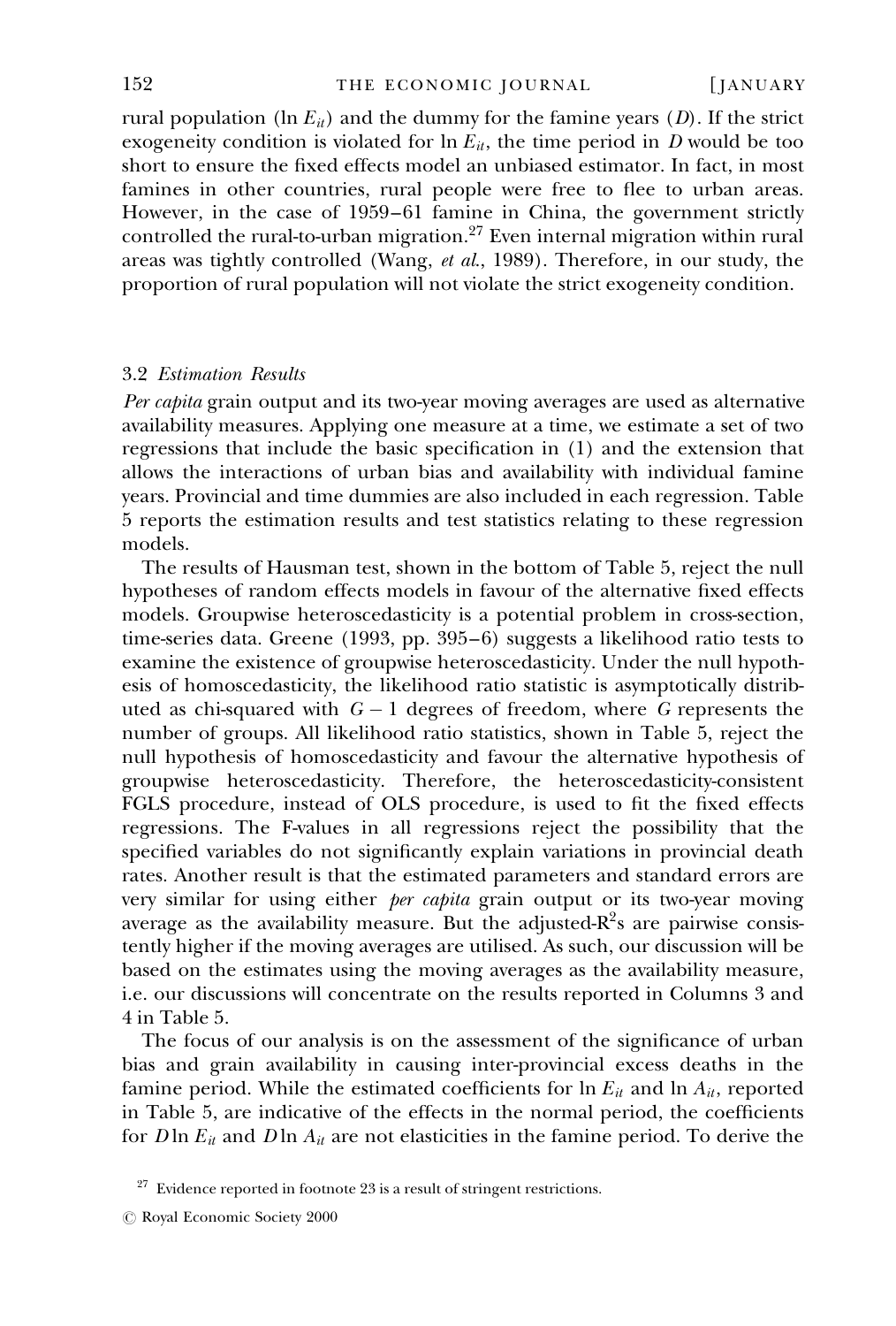|                                         | Dependent variable = $\text{Ln}(\text{Provincia death rate } (0.1\%))$ |                    |                                                                                                                     |                    |  |  |  |  |
|-----------------------------------------|------------------------------------------------------------------------|--------------------|---------------------------------------------------------------------------------------------------------------------|--------------------|--|--|--|--|
|                                         |                                                                        | output)            | Ln $A = \text{Ln}$ (per capita grain Ln $A = \text{Ln}$ (two-year moving<br>averages of per capita grain<br>output) |                    |  |  |  |  |
| Independent variables                   | <b>FGLS</b><br>(1)                                                     | <b>FGLS</b><br>(2) | <b>FGLS</b><br>(3)                                                                                                  | <b>FGLS</b><br>(4) |  |  |  |  |
| Constant                                | $1.373***$                                                             | $1.295***$         | $1.344***$                                                                                                          | $1.340***$         |  |  |  |  |
|                                         | (0.374)                                                                | (0.358)            | (0.377)                                                                                                             | (0.359)            |  |  |  |  |
| Ln $E = \text{Ln}(\%$ rural population) | 0.031                                                                  | 0.027              | 0.020                                                                                                               | 0.013              |  |  |  |  |
|                                         | (0.052)                                                                | (0.044)            | (0.054)                                                                                                             | (0.042)            |  |  |  |  |
| Ln $E \times D$ (famine period dummy)   | $0.584***$                                                             |                    | $0.619***$                                                                                                          |                    |  |  |  |  |
|                                         | (0.107)                                                                |                    | (0.105)                                                                                                             |                    |  |  |  |  |
| $\text{Ln } E \times 1959$              |                                                                        | 0.267              |                                                                                                                     | 0.249              |  |  |  |  |
|                                         |                                                                        | (0.143)            |                                                                                                                     | (0.138)            |  |  |  |  |
| $\text{Ln } E \times 1960$              |                                                                        | $1.481***$         |                                                                                                                     | $1.472***$         |  |  |  |  |
|                                         |                                                                        | (0.147)            |                                                                                                                     | (0.145)            |  |  |  |  |
| $Ln E \times 1961$                      |                                                                        | 0.090              |                                                                                                                     | 0.139              |  |  |  |  |
|                                         |                                                                        | (0.162)            |                                                                                                                     | (0.159)            |  |  |  |  |
| Ln A                                    | $-0.173$                                                               | $-0.211*$          | $-0.191$                                                                                                            | $-0.214*$          |  |  |  |  |
|                                         | (0.096)                                                                | (0.087)            | (0.111)                                                                                                             | (0.101)            |  |  |  |  |
| Ln $A \times D$ (Famine period dummy)   | $-0.228**$                                                             |                    | $-0.279***$                                                                                                         |                    |  |  |  |  |
|                                         | (0.076)                                                                |                    | (0.073)                                                                                                             |                    |  |  |  |  |
| $Ln A \times 1959$                      |                                                                        | 0.004              |                                                                                                                     | 0.010              |  |  |  |  |
|                                         |                                                                        | (0.089)            |                                                                                                                     | (0.094)            |  |  |  |  |
| $\text{Ln} A \times 1960$               |                                                                        | $-0.596***$        |                                                                                                                     | $0.614***$         |  |  |  |  |
|                                         |                                                                        | (0.102)            |                                                                                                                     | (0.098)            |  |  |  |  |
| $Ln A \times 1961$                      |                                                                        | (0.191)            |                                                                                                                     | $-0.235*$          |  |  |  |  |
|                                         |                                                                        | (0.121)            |                                                                                                                     | (0.116)            |  |  |  |  |
| Provincial Dummy                        | Yes                                                                    | Yes                | Yes                                                                                                                 | Yes                |  |  |  |  |
| Year Dummy                              | Yes                                                                    | Yes                | Yes                                                                                                                 | Yes                |  |  |  |  |
| Hausman-Statistics:                     | 35.88                                                                  | 61.31              | 34.08                                                                                                               | 66.06              |  |  |  |  |
| $H_0$ : Random effects model            |                                                                        |                    |                                                                                                                     |                    |  |  |  |  |
| $H_1$ : Fixed effects model             |                                                                        |                    |                                                                                                                     |                    |  |  |  |  |
| Probability value of $H_0$              | 0.000                                                                  | 0.000              | 0.000                                                                                                               | 0.000              |  |  |  |  |
| Log likelihood ratio test:              | 106.59                                                                 | 112.52             | 102.29                                                                                                              | 104.35             |  |  |  |  |
| $H_0$ : Homoscedasticity                |                                                                        |                    |                                                                                                                     |                    |  |  |  |  |
| $H_1$ : Groupwise heteroscedasticity    |                                                                        |                    |                                                                                                                     |                    |  |  |  |  |
| Chi-squared $(0.995, 28)$               | 49.64                                                                  | 49.64              | 49.64                                                                                                               | 49.64              |  |  |  |  |
| <b>F-Statistics</b>                     | 14.43                                                                  | 15.44              | 14.66                                                                                                               | 15.74              |  |  |  |  |
| Adjusted $R^2$                          | 0.614                                                                  | 0.652              | 0.618                                                                                                               | 0.656              |  |  |  |  |

# Table 5. Fixed-effect Estimation of Provincial Death Rates

Note: Numbers in parentheses are standard errors.  $\ast$ ,  $\ast\ast$  and  $\ast\ast\ast$  denote statistical significance at the 5, 1, and 0.1% level, respectively.

appropriate effects on mortality during the disaster, we take the partial derivative of the dependent variable with respect to  $\ln E_{it}$  or  $\ln A_{it}$  and set  $D = 1$ , which is the sum of the coefficients with and without the interaction with *D*. For instance, the effect of urban bias on mortality during the famine from specification (3) is  $(\beta_1 + \beta_2)$ , that is (0.02 + 0.619), and its variance is  $Var(\beta_1) + Var(\beta_2) + 2Cov(\beta_1, \beta_2)$ . Consequently the estimates presented in Table 5 and the corresponding variance-covariance matrices contain sufficient information to compute all elasticities and their standard errors.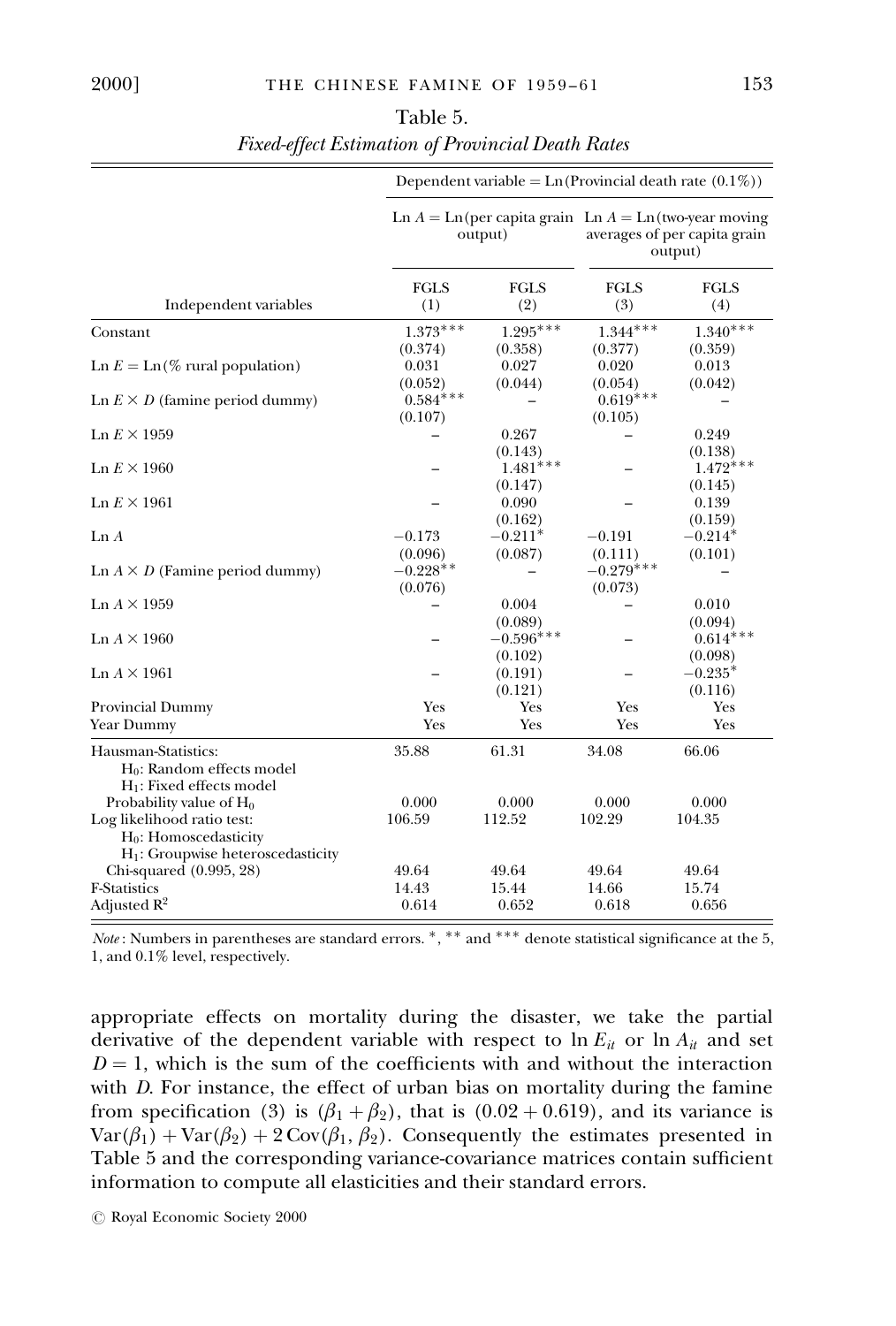Table 6 presents the estimated elasticities for the effects of urban bias and grain availability with the moving-average specification. Column (1) contains the basic regression results that give support to the main hypothesis that both urban bias and food availability were important causes of famine in the disaster years. The estimated coefficient  $(\beta_1)$  for the proportion of rural population  $(Ln E)$  is not significantly different from zero, indicating that in normal years urban bias did not significantly affect provincial death rates. This result is consistent with the conjecture that the Chinese government left sufficient food to the rural population under normal supply conditions. When there was a negative supply shock, however, urban bias became an important explanation for famine deaths. The positive and highly significant coefficients ( $\beta_1 + \beta_2$ ) for the disaster years imply that increases in the proportion of rural population led to higher provincial death rates. This result confirms our expectation because, unlike city residents, rural people did not have protected rights to food. Under adverse conditions, they suffered most of the negative consequences.

Results in Column  $(1)$  also reveal that the coefficient for *per capita* food availability  $(\beta_3)$  is negative but not statistically different from zero. In the famine period, however, variations in food supply did affect mortality. The negative and highly significant coefficient ( $\beta_3 + \beta_4$ ) for *per capita* food availability in the famine period implies that increases in grain output in a province

| Explanatory variables               | (1)         | (2)         |
|-------------------------------------|-------------|-------------|
| Urban bias:                         |             |             |
| Normal period $(\beta_1)$           | 0.020       | 0.013       |
|                                     | (0.054)     | (0.042)     |
| Famine period $(\beta_1 + \beta_2)$ | $0.639***$  |             |
|                                     | (0.124)     |             |
| 1959                                |             | 0.262       |
|                                     |             | (0.149)     |
| 1960                                |             | $1.485***$  |
|                                     |             | (0.153)     |
| 1961                                |             | 0.153       |
|                                     |             | (0.168)     |
| Food availability:                  |             |             |
| In (two-year moving averages)       |             |             |
| Normal period $(\beta_3)$           | $-0.191$    | $-0.214*$   |
|                                     | (0.111)     | (0.101)     |
| Famine period $(\beta_3 + \beta_4)$ | $-0.470***$ |             |
|                                     | (0.116)     |             |
| 1959                                |             | $-0.204$    |
|                                     |             | (0.120)     |
| 1960                                |             | $-0.827***$ |
|                                     |             | (0.128)     |
| 1961                                |             | $-0.449**$  |
|                                     |             | (0.148)     |

| Table 6.                                              |
|-------------------------------------------------------|
| Computed Effects of Entitlement Arrangements and Food |
| Availability on Provincial Death Rates                |

*Note*: Numbers in parentheses are standard errors. \*, \*\*, \*\*\* denote statistical significance at the 5, 1, and  $0.1\%$  level, respectively.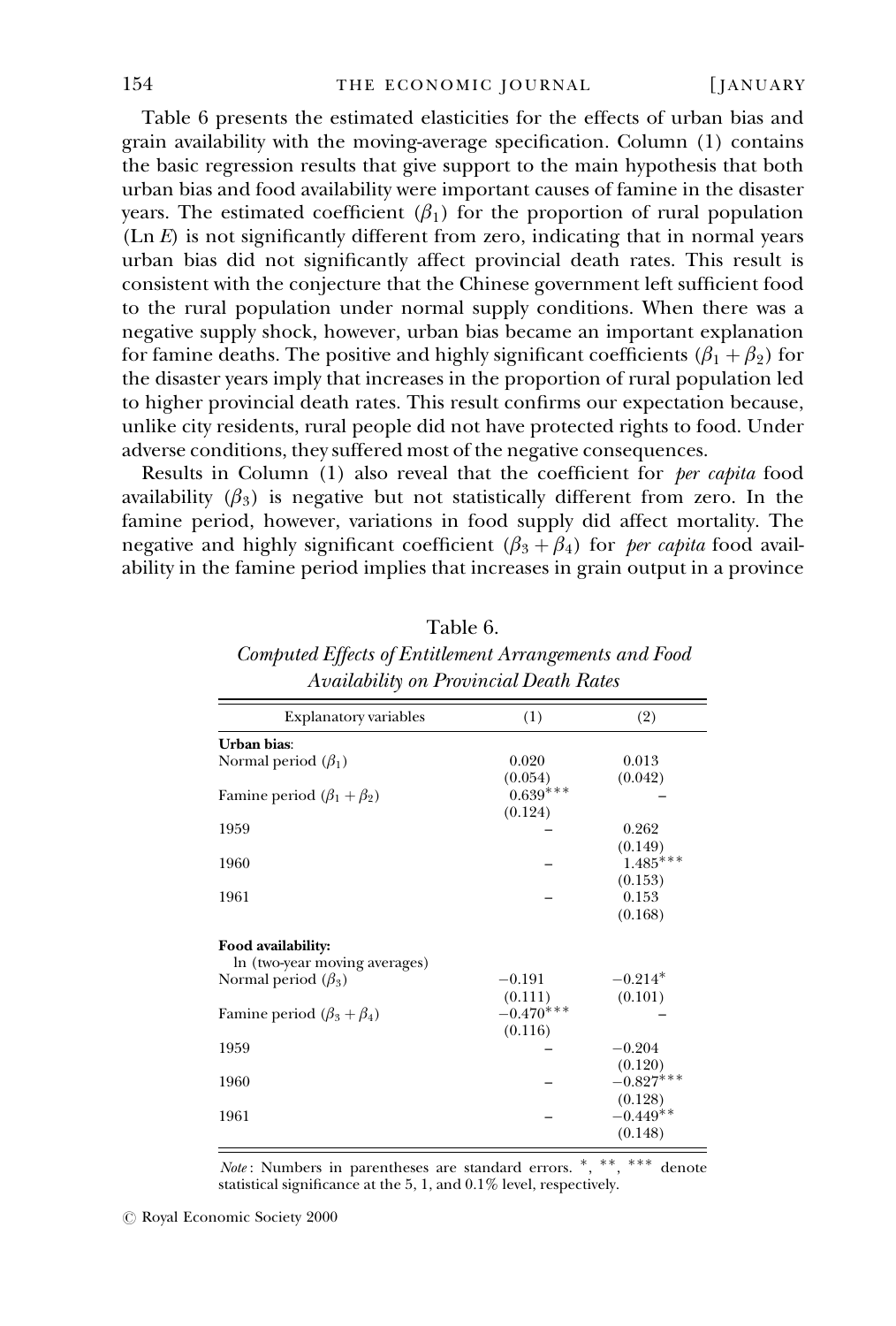reduced famine deaths for that province. This result also supports the theoretical conjecture.

Column (2) of Table 6 reports the results of interacting the urban bias and availability variables with individual famine year dummies. The estimated coef ficients for ln E and ln A have the same signs as in Column (1). The coefficient for  $\ln E$  is still positive and insignificant, further confirming the hypothesis that in normal years urban bias did not have much effect on death rate. However, the coefficient for  $\ln A$  is negative and significantly different from zero at the  $5\%$  level. This result suggests that even in the normal years between  $1954-66$ , food availability was an issue. The last column in Table 1 shows that the national average per capita grain availability was generally less than 300 kilograms in that period, which might not have a margin high enough to provide every resident with sufficient calories and other nutrition intakes. As a result, a moderate drop of availability in a province increased noticeably the death rate in that province even in the normal years.

The coefficients for urban bias interactions are all positive and those for availability interactions are all negative, supporting the proposed hypotheses. The estimates also reveal that the coefficients for 1960 are relatively large and highly significant. The coefficient for  $\ln A$  for 1961 is significant but smaller, and the coefficients for both  $\ln A$  and  $\ln E$  for 1959 are statistically insignificant. What caused these within-period variations?

Several factors may have contributed to the revealed differences. First, grain output in China suddenly dropped by 15% in 1959. However, the availability situation in that year was relatively better than in 1960, when the output plunged again by another 15%. The grain availability in 1961 gradually recovered for three reasons: grain output increased by 4 million tons; the net export was reduced by about 7.2 million tons, and the national population decreased by about 3.48 million. At the national level, these changes resulted in a 8.5% increase in per capita grain availability in 1961. These considerations help to explain the results that availability and urban bias had their most significant effects in 1960.

A second set of factors that may explain the observed yearly variations are the efficiency of food consumption and government adjustment policies, an explanation related to the Darwinian conjecture. After the experience of massive starvation in 1960, people might adapt to severe situations by forming more efficient consumption habits, improving storage facilities, or discovering efficient substitutes for grain. These activities may have helped to reduce hunger and famine deaths. Government adjustment policies may also have helped to achieve the same end. Total procurement was dramatically reduced in 1961 (Table 1). The implications of all of these adaptive activities are consistent with the statistical findings that urban bias and availability effects were stronger in 1960. The various adjustments that were made in 1961 resulted in less starvation and reduced the importance of the two factors as determinants of excess deaths. This plausible physiological relationship is consistent with Lipton and Ravallion (1995), who found that food has higher value under scarcity.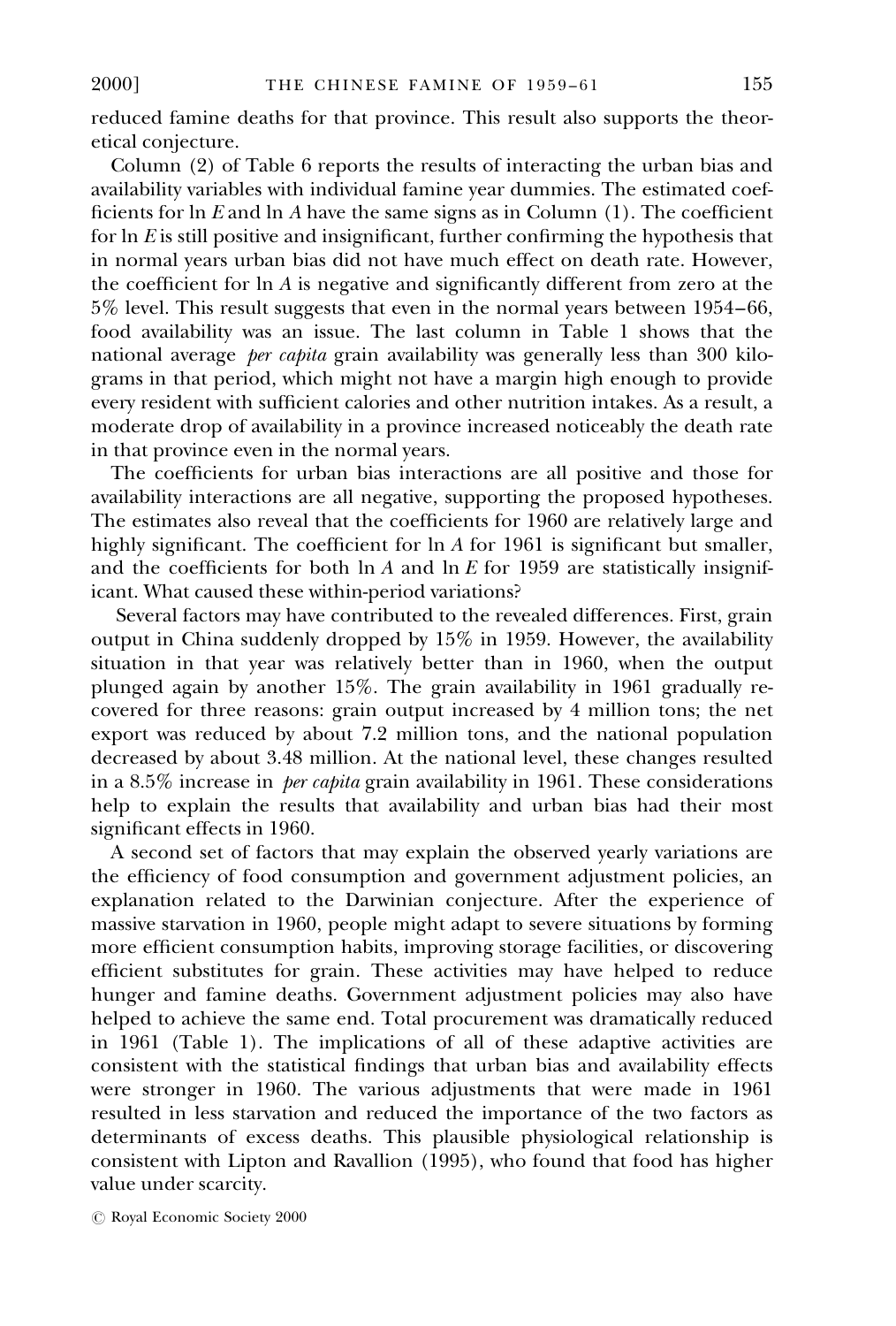# 4. Concluding Remarks

The food availability decline and Sen's entitlement theory are two leading approaches in understanding causes of famine. Previous research based on case studies has given independent support to each of these accounts. In this paper, we adopted the entitlement approach to analyse the Chinese famine of 1959-61 by assessing the significance of food availability and urban bias as famine causes. In the Chinese centrally planned system, the problems of food entitlement originated from policies biased in favour of urban residents, who were given the legal right to food through a rationing system. The peasantry, as food producers, were burdened with coercive quotas and were entitled only to the residual food supply. We chose province as the basic analytical unit not only because of data availability constraints but because each province had both a portion of the population guaranteed with food and obligations to meet a procurement target set by the central government.

Statistical analysis showed that during the severe supply shocks in 1959–61, both per capita grain output (an availability proxy) and percentage of rural population in a province (an urban bias proxy) are important determinants of the observed death rates in that province. Larger reductions in *per capita* grain supply caused more death tolls and a larger urban population resulted in fewer famine victims in the province.

To our knowledge, this paper is the first serious econometric study to assess the relative importance of famine causes using Sen's entitlement approach. It is also the first attempt to apply this approach to a famine in a centrally planned system. This endeavour is rewarding because some results from the Chinese famine may be generalised to other economic systems. Sen  $(1981a,b)$ documented that virtually all famine victims came from rural backgrounds in the famous historical famines. In addition, there was evidence of a `food counter-movement' away from the famine-affected regions, and there were government policies that protected city food supplies. These observations and our analysis give supports to Sen's entitlement approach that, in addition to food availability, famine analysis should also give attention to rural-urban and institution-based policies. This paper has made some progress in this direction. Much is still unknown, and much needs to be discovered. $^{28}$ 

## Peking University and Hong Kong University of Science and Technology

### Duke University

Date of receipt of first submission: October 1996 Date of receipt of final typescript: April 1999

<sup>&</sup>lt;sup>28</sup> The academic circle has started to pay attention to this famine. In the Allied Social Science Association Annual Meeting in Chicago in January 1998, there was a special session on this famine. The papers in that session will be published in a forthcoming issue of China Economic Review. There was another special session on this famine in the Allied Social Science Association Annual Meeting in New York in January 1999.

 $\oslash$  Royal Economic Society 2000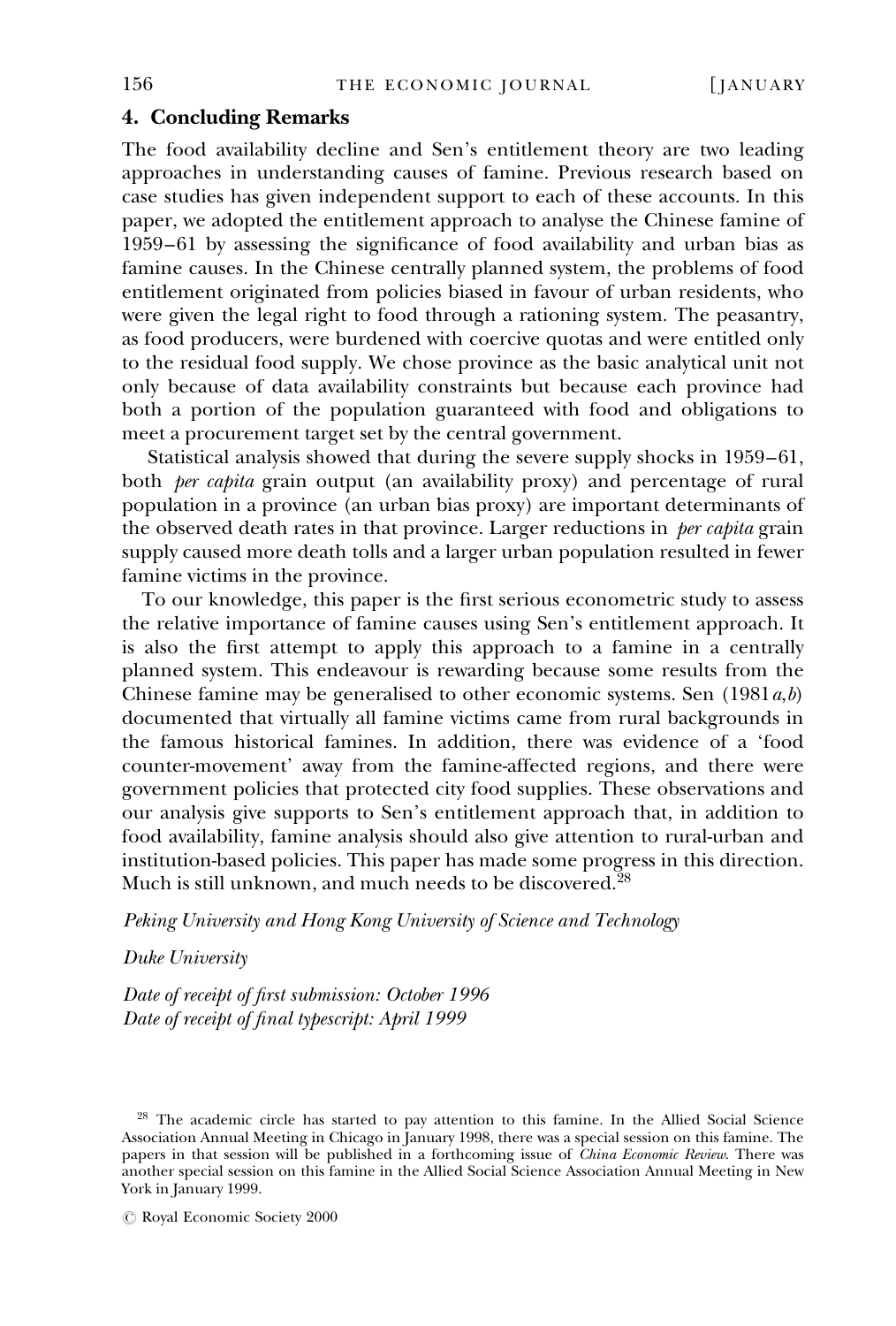## 2000] THE CHINESE FAMINE OF 1959-61 157

## References

- Ashton, Basil, Hill, Kenneth, Piazza, Alan and Zeitz, Robin. (1984). 'Famine in China, 1958-61'. Population and Development Review, 10 (December), pp. 613-45.
- Banister, Judith. (1984). 'An analysis of recent data on the population of China.' Population and Development Review, vol. 10, no. 2 ( June), pp. ??.
- Bernstein, Thomas P. (1984). 'Stalinism, famine, and Chinese peasants.' Theory and Society, vol. 13 (May), pp. 339-77.
- Bongaarts, John and Cain, Mead. (1982). `Demographic responses to famine,' in (Kevin M. Cahill ed.), Famine. Maryknoll, N.Y.: Orbis Books.
- Bowbrick, P. (1986). 'The causes of famine: a refutation of Professor Sen's theory.' Food Policy (May), pp. 105±24.
- Chen, Chu-yuan. (1982). China's Economic Development: Growth and Structural Change. Boulder, CO: Westview.
- Chin, Dennis L. (1980). `Cooperative farming in North China.' Quarterly Journal of Economics, vol. 94, (March), pp. 279-97.
- Coale, Ansley J. (1984). Rapid Population Change in China, 1952-1982. Report no. 27, Committee on Population and Demography, Washington D.C.: National Academy Press.
- Coate, Stephen and Ravallion, Martin. (1993). `Reciprocity without commitment: characterization and performance of informal insurance arrangements.' Journal of Development Economics, vol. 40, pp. 1-24.
- Cutler, P. (1984). 'Famine forecasting: prices and peasant behavior in Northern Ethiopia.' Disasters, vol. 8, pp. 48-56.
- Dreze, Jean and Sen, Amartya. (1989). Hunger and Public Action. Oxford: Oxford University Press.
- Dreze, Jean and Sen, Amartya. (1990). The Political Economy of Hunger. Vols. 1, 2 and 3. Oxford: Oxford University Press.
- Dyson, Tim. (1991). 'On the demography of South Asian famines: parts 1 and 2,' Population Studies, vol. 45, pp. 5-25, 279-97.
- Eckstein, Alexander. (1966). Communist China's Economic Growth and Foreign Trade: Implications for U.S. Policy. New York: McGraw-Hill.
- Greene, William H. (1993). Econometric Analysis. Englewood Cliffs, New Jersey: Prentice-Hall.
- Johnson, D. Gale. (1990). The People's Republic China: 1978-1990. San Francisco, California: ICS Press.
- Judge, George G., Griffiths, W. E., Hill, R. C., Lutkepohl, H. and Lee, T. C. (1985). The Theory and Practice of Econometrics, 2nd Ed., New York: Wiley.
- Kornai, Janos. (1986). 'The Hungarian reform process: visions, hopes, and reality.' Journal of Economic Literature, vol. 24, pp. 1687-737.
- Lin, Justin Yifu. (1990). 'Collectivisation and China's agricultural crisis in 1959-61.' Journal of Political Economy, vol. 98, no. 6 pp. 1228-52.
- Lipton, Michael and Ravallion, Martin. (1995). 'Poverty and policy,' in Handbook of Development Economics. vol. 3, ( J. Behrman and T. N. Srinivasan, eds.). Amsterdam: North-Holland.
- Mao, Tse-tung. (1967). Long Live Mao Tse-tung's Thought. Chinese Red Guard Publication (Taiwan reprints).
- Ministry of Agriculture, Planing Bureau, (1984). Nongye *Jingji Ziliao*, 1949-1983 (Economic Data of Agriculture, 1949–1983), Beijing: Ministry of Agriculture.
- Nickell, Stephen J. (1981). 'Biases in dynamic models with fixed effects,' Econometrica, vol. 49, no. 6, pp. 1417±26.
- Osmani, Siddig. (1995). 'The entitlement approach to famine: an assessment,' in (K. Basu et al., eds.), Choice, Welfare, and Development: Essays in Honour of Amartya Sen. Oxford: Clarendon Press.
- Peng, Xizhe. (1987). `Demographic consequences of the Great Leap Forward in China's provinces.' Population and Development Review, vol. 13, no. 4, pp. 639-70.
- Perkins, Dwight H. (1966). Market Control and Planning in Communist China. Harvard Economic Studies, vol. 78, Cambridge, MA: Harvard University Press.
- Perkins, Dwight H. and Yusuf, Shahid. (1984). Rural Development in China. Baltimore and London: The John's Hopkins University Press.
- Piazza, Alan. (1986). Food Consumption and Nutritional Status in the PRC. Boulder, Colorado: Westview Press.
- Ravallion, Martin. (1987). Markets and Famines. Oxford: Oxford University Press.
- Ravallion, Martin. (1997). 'Famines and economics.' Journal of Economic Literature, vol. 29, no. 3, pp. 1205-42.
- Riskin, Carl. (1987) China's Political Economy: the Quest for Development Since 1949. Oxford: Oxford University Press.
- Seaman, J. and Holt, J. (1980). 'Markets and famines in the third world.' Disasters, vol. 4, no. 2, pp. 286±93.
- $\oslash$  Royal Economic Society 2000